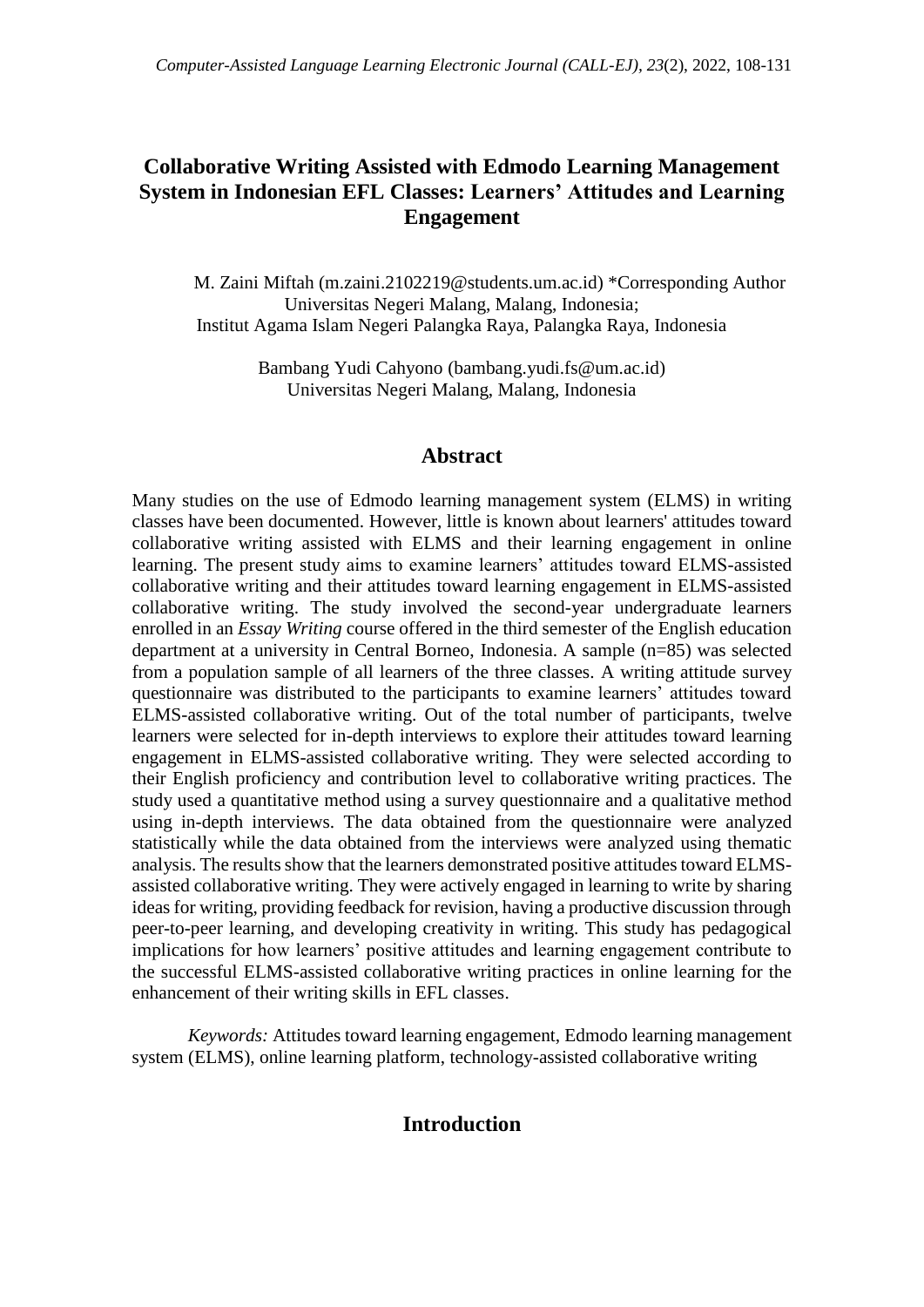In recent years, the teaching and learning of English as a second or foreign language (ESL/EFL) have shifted from face-to-face mode to online mode (Namaziandost et al., 2021) mainly as a result of the COVID-19 pandemic. Consequently, ESL/EFL teachers have used technological tools in the forms of blended learning (Cobanoglu, 2017; Purnawarman et al., 2016; Safdari, 2021) and online learning (Rad et al., 2022; Rahimi & Fathi, 2021; Shih, 2020; Such, 2019). One of the potential technological tools incorporated into the online classrooms is Edmodo, more particularly the Edmodo learning management system (Cobanoglu, 2017; Ma'azi & Janfeshan, 2018; Purnawarman et al., 2016; Qaddumi, 2021). The application of Edmodo learning management system (ELMS) has been reported in a number of studies (see Altunkaya & Ayranci, 2020; Al-Khatiri, 2015; Al-Naibi et al., 2018; Anwar, 2021; Asmara et al., 2021; Cobanoglu, 2017; Ma'azi & Janfeshan, 2018; Miftah, 2018; Nami, 2020; Noviana et al., 2015; Purnawarman et al., 2016; Qaddumi, 2021; Safdari, 2021; Yusuf et al., 2018) and they showed diverse findings.

In writing classes, in particular, the ELMS could facilitate the teaching of writing in a blended learning mode (Al-Khatiri, 2015; Al-Naibi et al., 2018; Altunkaya & Ayranci, 2020; Anwar, 2021; Asmara et al., 2021; Cobanoglu, 2017; Ma'azi & Janfeshan, 2018; Miftah, 2018; Noviana et al., 2015; Purnawarman et al., 2016; Safdari, 2021; Yusuf et al., 2018) and it could improve skill in paragraph writing (Al-Naibi et al., 2018; Safdari, 2021) as well as in essay writing (Cobanoglu, 2017; Ma'azi & Janfeshan, 2018; Miftah, 2018). In collaborative writing practices, Anwar (2021) and Asmara et al. (2021) reported that ELMS could be applied in both blended learning and online practices. A study by Altunkaya and Ayranci (2020) revealed that Edmodo significantly contributed to learners' academic writing achievement.

Besides improving the learners' writing skills and writing achievement, the application of ELMS has been responded positively by the learners. Al-Khatiri (2015), Ma'azi and Janfeshan (2018), and Safdari (2021) found that students had positive attitudes toward writing practices managed by using ELMS. This finding is consistent with the results of research on the learners' positive attitudes toward practices in webbased collaborative writing (e.g., Cobanoglu, 2017; Hosseini et al., 2020) However, research on learners' attitudes toward ELMS-assisted collaborative writing and their attitudes toward learning engagement in online learning are rare undertakings.

In Indonesian EFL writing classes, in particular, research studies (e.g., Anwar 2021; Asmara, 2021) have reported that the use of ELMS significantly influenced learners' collaborative writing in blended and online learning, Meanwhile, other research (Noviana et al., 2015; Purnawarman et al., 2016; Noviana et al., 2015; Yusuf et al., 2018) found that ELMS affected on the improvement of learners' writing skills in terms of writing kinds of texts. ELMS encouraged learners to get more writing practices, interact for sharing and discussion, and have more chances for feedback on peers' works (Anwar 2021; Asmara, 2021). In addition, ELMS positively impacted learners' writing aspects and teachers could manage the learning processes not only individually but also in groups (Yusuf et al., 2018). Moreover, ELMS was an effective medium for assisting learners in writing narrative text (Noviana et al., 2015) and it cognitively engaged the learners in the writing learning process in blended learning (Purnawarman et al., 2016).

While these studies addressed the issue of facilitating EFL learners with collaborative writing assisted with ELMS, we have not found any research investigating learners' attitudes toward ELMS-assisted collaborative writing and their learning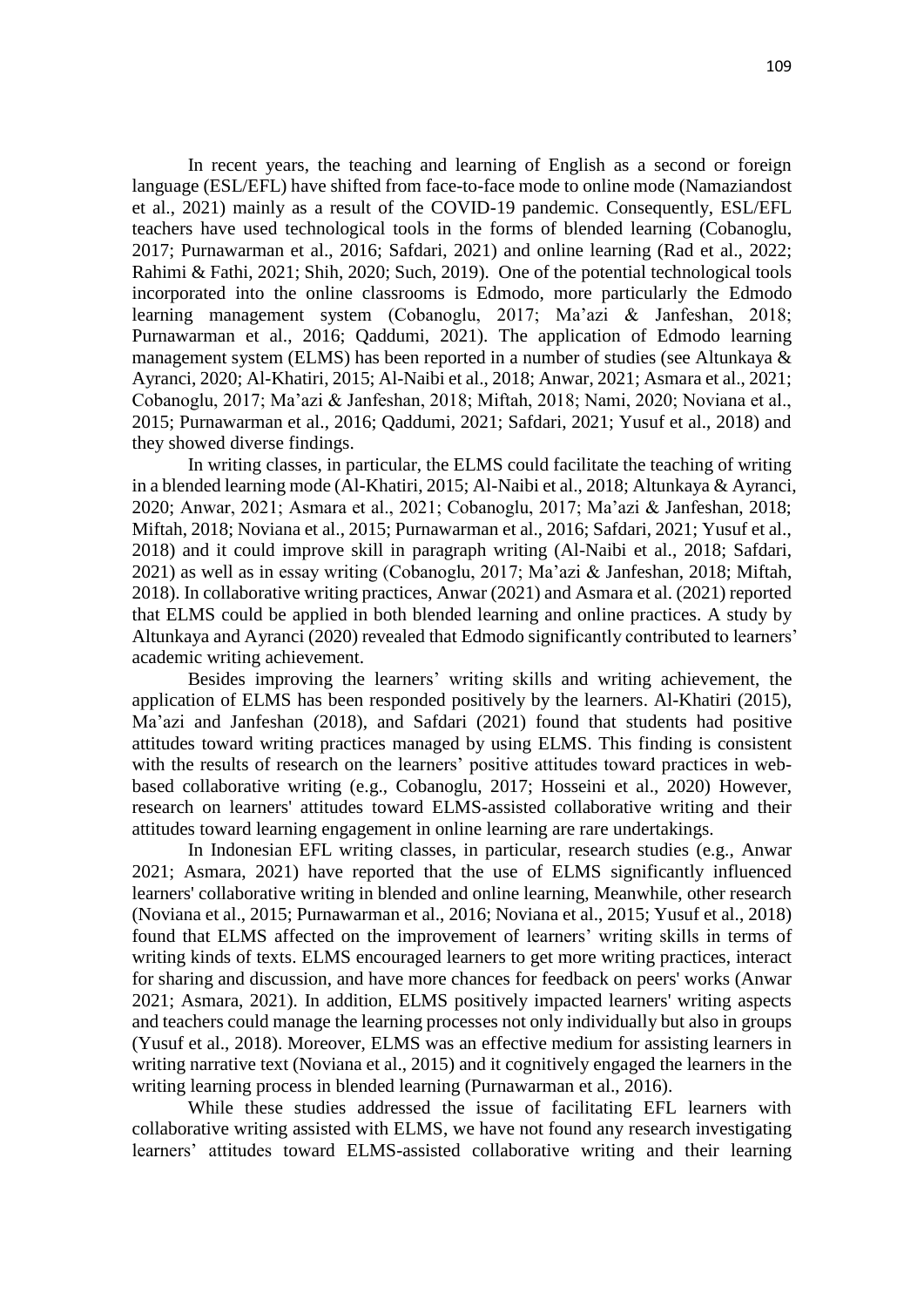engagement in online learning. Hence, the present study attempts to examine EFL learners' attitudes toward ELMS-assisted collaborative writing and their learning engagement in online learning. Through the lens of investigating learners' attitudes and learning engagement in the practice of ELMS-assisted collaborative writing, the study would practically contribute to the successful practice of ELMS-assisted collaborative writing and pedagogically provide implications regarding new insights and fruitful reflections of the successful ELMS-assisted collaborative writing practices in online learning.

## **Literature Review**

#### **ELMS-assisted Collaborative Writing**

Edmodo, firstly introduced as a social network tool, has been used by teachers and learners in various educational fields worldwide since 2008 (Edmodo, 2021). As a global education network, Edmodo helps teachers interact with learners and learners with peers for educational purposes. It has developed and turned into an alternative online learning platform used in thousands of schools (Dilekçi & Çiçek, 2022; Edmodo, 2021). Croitoru and Dinu (2016) and Nami (2020) introduced Edmodo as a learning management system since it has pedagogical features for educational activities such as the management of courses. Edmodo learning management system (ELMS) can assist collaborative writing practices (Artawan & Suarta, 2022; Balasubramanian et al., 2014).

ELMS has been used widely for language learning (Al-Kathiri, 2015; Hosseinpour et al., 2019; Qaddumi, 2021; Warawudhi, 2017). Language teachers and learners around the world have used ELMS to develop a learning environment and stimulate learners' participation to provide feedback to achieve learning goals (Qaddumi, 2021). Besides, it can increase learners' learning motivation so that their academic achievement enhances (Alkandari, 2019). Even though Edmodo developed into ELMS is very useful as a free learning platform, it is the potential to develop according to the education demands (Raman & Rathakrishnan, 2019) in language learning classes (Türksoy & Karabulut, 2020; Warawudhi, 2017). Similarly, Al-Kathiri (2015) states that although learners have positive perceptions of ELMS, it seems to be a tremendous challenge for the implementation in language learning. In the implementation, teachers and learners can share educational materials and connect so that they can collaboratively work in the class forum (Qaddumi, 2021). In addition, in teaching and learning ELMS provides learners with the opportunity to interact in collaborative writing (Awwad et al., 2021; Chen et al., 2022).

Collaborative writing has fruitful impacts on writing improvement. Chen and Yu (2019) found that collaborative writing increased the quality of various aspects of writing due to the availability of room for generating ideas and avoiding the same mistakes. Besides affecting writing quality, collaborative writing affects the quantity of learners' learning to write (Zhang, 2022) and guided them to actively practice critical thinking by analyzing, evaluating, and creating written texts (Moonma & Kaweera, 2022; Seneviratne et al., 2021). In the process and product assessments, collaborative writing improves learners' writing performance in terms of fluency, product quality, and phrasal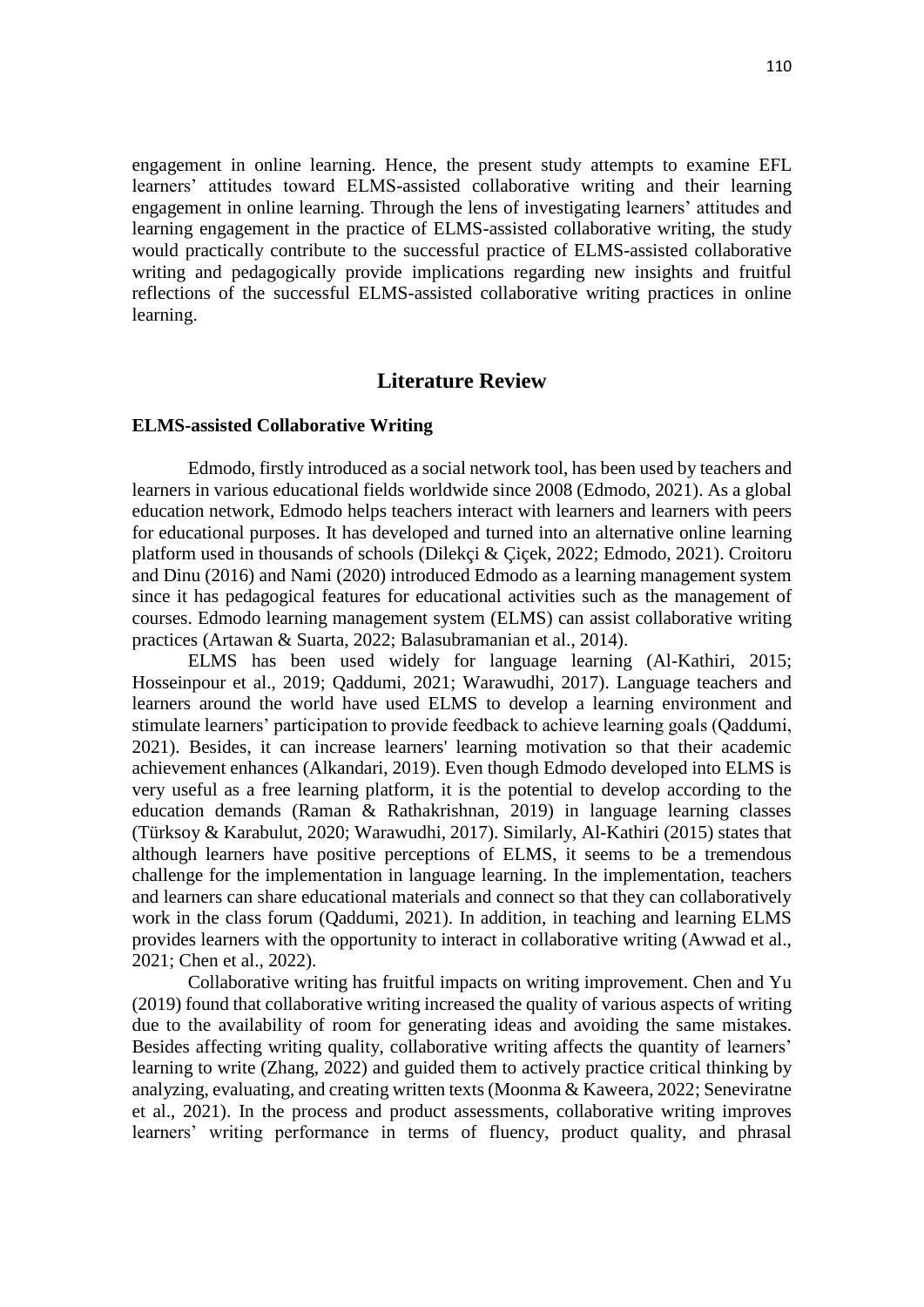complexity (Zhang & Chen, 2022). In addition, collaborative writing activity socioculturally affected learners with more emphasis on writing accuracy (Le, 2022).

With the intense use of technology in online learning nowadays, web-based collaborative writing is useful to improve learners' writing performance. Collaborative writing was found to contribute to the areas of content, organization, and language use as well as to self-regulation in writing (Rahimi & Fathi, 2021). Moreover, the complicated factors to be considered in the teaching of writing are learners' behavior and belief of knowledge of second language learning particularly their self-directed learning and selfefficacy in writing, and the factors are considered for learners' writing performance facilitation (Boykin et al., 2019). Although web-based collaborative writing has succeeded in facilitating learners' writing performance and their self-directed learning, teachers should facilitate learners more with the various activities to engage them in collaborative work participation (Bouchrika et al., 2021; Chen, 2022). Anwar's research (2021) indicated that combining Edmodo and collaborative writing strategy encouraged learners to participate and interact with others in group work. Thus, collaborative writing emphasizes the interaction in various stages of the writing process and builds up a cooperative relationship for realistic writing task production (Hamp-Lyons & Heasley, 1987). However, it should be noted that each member is responsible for their writings (Louth, 1989), and they should be encouraged to engage in the development process of their peers' works and their works during online collaborative writing practices as insightful inspiration for writing productions (Chen, 2022).

## **Learners' Attitudes and Learning Engagement in ELMS-assisted Collaborative Writing**

Like other forms of online learning, ELMS-assisted collaborative writing creates a variety of learners' attitudes (Al-Khatiri, 2015; Ma'azi & Janfeshan, 2018; Safdari, 2021). Learners' attitudes toward collaborative writing have been considered a significant variable to determine the success of technology-based collaborative writing learning (Hosseini et al., 2020). Further, collaborative writing learning strategies applied in writing classes might yield learners' approval or disapproval of collaborative learning (Chen & Yu, 2019; Louth et al., 1993; Such, 2019). Empirical studies have shown learners' positive attitudes toward web-based collaborative writing learning practices (e.g., Cobanoglu, 2017; Hosseini et al., 2020; Ma'azi & Janfeshan, 2018; Rahimi & Fathi, 2021). However, little is known about the learners' attitudes toward ELMS-assisted collaborative writing in online learning.

In the present study, learners' attitudes are measured in ELMS-assisted collaborative writing. Tezbasaran (1997) states that attitudes tend to create positive or negative reactions learned to certain objects, situations, organizations, concepts, or other people. Attitudes with three elements – cognitive, affective, and behavioral (Bass  $\&$ Chambless, 1994; Soyer et al., 2016) – could influence learners' behavior and learning engagement with technologies (Tran, 2020). Additionally, determining attitudes toward web-based collaborative writing is notable in determining success in the activity (Cobanoglu, 2017; Ma'azi & Janfeshan, 2018). This information is substantial to ensure success or failure in web-based collaborative writing (Rahimi & Fathi, 2021). Moreover, the salient effect of attitudes is also a problem in achieving the success of collaborative writing learning (Hosseini et al., 2020; Louth et al., 1993). Therefore, learners' attitudes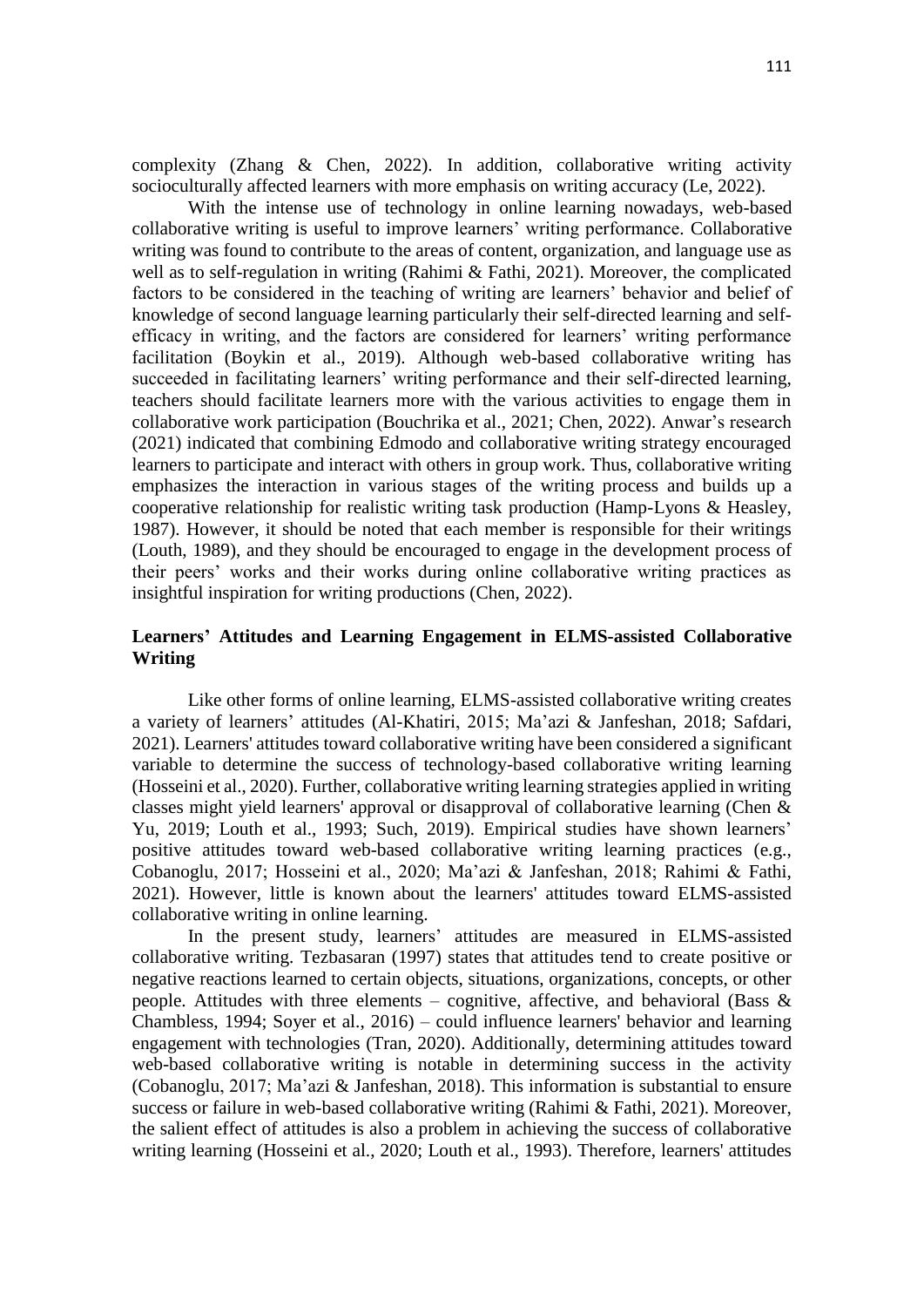toward certain writing strategies consisting of affective and behavioral areas become effective in the requested success in academic achievement as well as in the cognitive field (Song, 2019). Song (2009) augmented that writing skills are needed for academic achievement and the future needs of learners.

Learning engagement is also explored in this study. Learners' engagement in learning activities has emphasized the writing class to improve the quality of teaching and learning. The idea emerged from Bloom (1959) labeling three engagements: behavioral, emotional, and cognitive. Farizka and Cahyono (2021) mentioned that learning engagement in writing class is indicated by learners' attendance and writing engagement as behavioral engagement, their interest and enjoyment in writing activities as emotional engagement, and their curiosity for active involvement as cognitive engagement. In collaborative writing, learners' learning engagement appeared from social interaction and a conducive learning environment (Chen & Yu, 2019). When they were engaged in collaborative writing tasks, learners get facilitated to transform their thinking and development skills to L2 writing academic literacies (Li & Yang, 2022). Moreover, in online collaborative writing assisted with a social learning analytics tool, learners' social and cognitive engagement in learning could be enhanced (Chen et al., 2022). Hence, fostering learners to practice learning in online collaborative writing should be applied in the view of writing pedagogical design (Chen et al., 2022).

The application of ELMS has given a positive impact on the writing achievement of learners from various nationalities such as Saudi Arabian (Al-Khatiri, 2015) and Iranian (Cobanoglu, 2017; Ma'azi & Janfeshan, 2018). It also has given positive social impacts on writing engagement (Chen & Yu, 2019) and the writing learning process in blended learning (Purnawarman et al., 2016). More recent studies (Altunkaya & Ayranci, 2020; Anwar, 2021; Asmara, 2021; Safdari, 2021; Qaddumi, 2021) have found that diverse ELMS practices contribute to social network for learners' writing accuracy and assist them in academic writing achievement in collaborative writing. However, little research has examined learners' attitudes toward ELMS-assisted collaborative writing and their learning engagement in online learning, more specifically in the Indonesian EFL context. Hence, this study aimed to examine learners' attitudes toward collaborative writing and their learning engagement during the online writing class facilitated with ELMS. The results would be fruitful to reflect the collaborative writing practices in online learning assisted with ELMS in EFL writing class.

### **Research Questions**

To guide this study, the research question is formulated as follows: "What are the EFL learners' attitudes toward ELMS-assisted collaborative writing and their perspectives regarding their learning engagement in ELMS-assisted collaborative writing?"

### **Method**

**Design**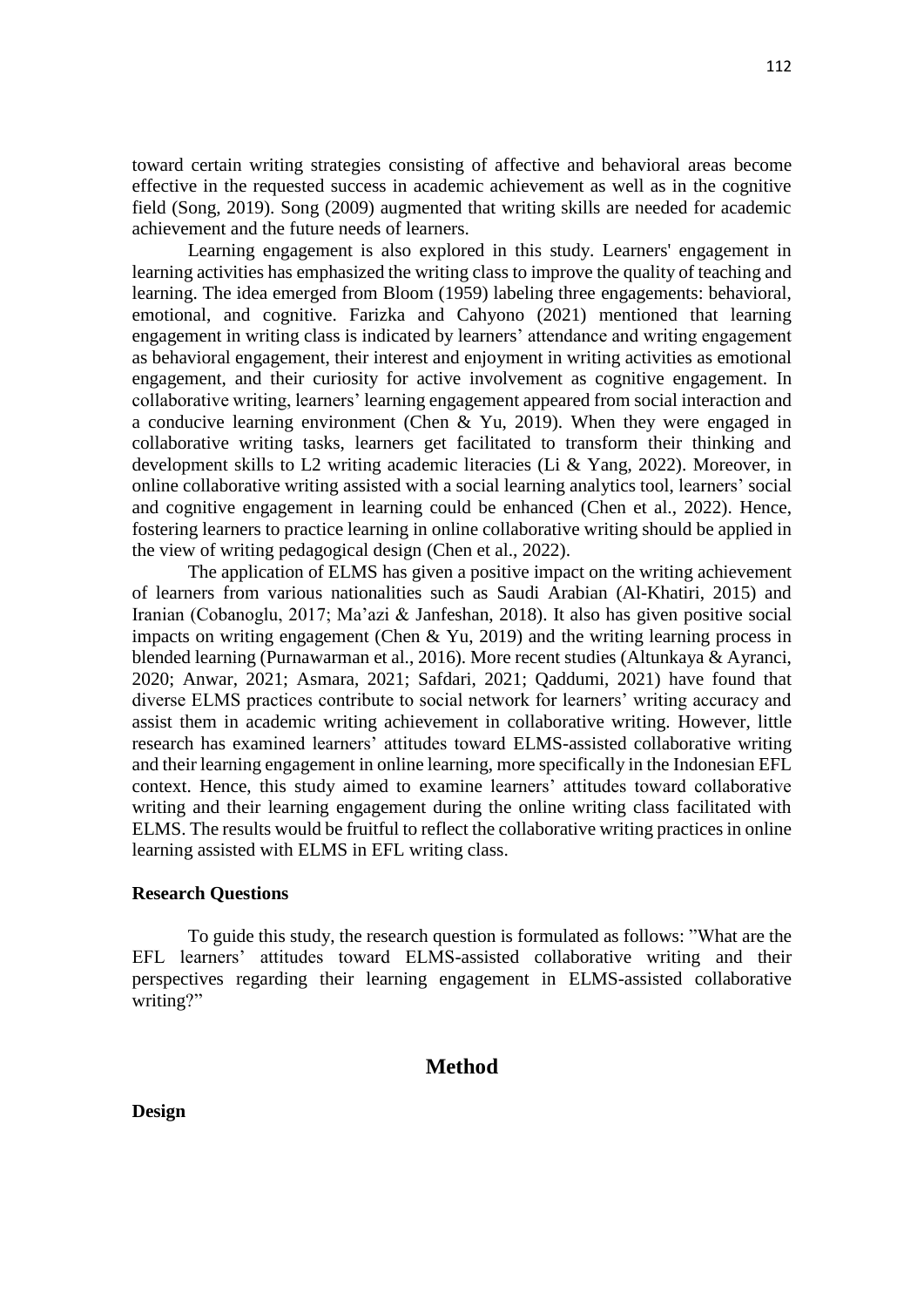In this study, we applied a combination of quantitative and qualitative research designs. It focused on the descriptions of natural phenomena that occurred naturally without manipulated conditions. A survey (Mackey & Gass, 2005; McKay, 2006) was employed to explore in-depth EFL learners' attitudes toward ELMS-assisted collaborative writing practices and their perspectives regarding learning engagement in ELMS-assisted collaborative writing in online learning. For this purpose, the qualitative findings were used to assist elaborate, refining, and verify the quantitative findings. McKay (2006) states that a survey study is "sandwiched between statistical experimental research and qualitative research…it can use both statistical and qualitative analysis." (p. 16). Survey research is a method of gathering data about the attitudes, characteristics, and perspectives of a large group of people (Mackey & Gass, 2005).

#### **Participants**

The participants of the study were second-year undergraduate learners enrolled in an *Essay Writing* course offered in the third semester of the English education department at a university in Central Borneo, Indonesia. A sample (n=85) was selected from a population sample of all learners of the three classes of the course. The participants included 18 males (21.18%) and 67 females (78.82%) learners with an age range from 18-23 (see Table 1). The course was held once a week for 16 weeks, with each class session lasting for 100 minutes in online learning assisted with ELMS. The course's objective was to help learners fully develop their abilities in writing various types of essays in English. The participants had at least six years of experience in formal English learning at secondary schools and one year at the university. In their first-year university, they have taken a *Paragraph Writing* course as a prerequisite to enrolling in the *Essay Writing* course. For the study participants, we previously informed all learners to be part of the research participants while they were joining in the course, and they agreed to voluntarily take part in the research.

Table 1

| Demographic information of the research participants |  |  |
|------------------------------------------------------|--|--|
|                                                      |  |  |

| Participants  | Gender | Denio grupine information of the research participants<br>Frequency | Perce | Ages   | Semester        | Formal     | English    |
|---------------|--------|---------------------------------------------------------------------|-------|--------|-----------------|------------|------------|
|               |        |                                                                     | ntage | (year) | enrolled        | English    | proficienc |
|               |        |                                                                     | (% )  |        |                 | learning   | y          |
|               |        |                                                                     |       | $SD =$ |                 | experience |            |
|               |        |                                                                     |       | 1.01   |                 | (year)     |            |
| Questionnaire | Male   | 18                                                                  | 21.18 | 18-23  | 3 <sup>rd</sup> | 7          | Low to     |
|               |        |                                                                     |       |        |                 |            | high       |
|               | Female | 67                                                                  | 78.82 | 18-23  | 3 <sup>rd</sup> | 7          | Low to     |
|               |        |                                                                     |       |        |                 |            | high       |
|               | Total  | $n = 85$                                                            | 100   |        |                 |            |            |
|               |        |                                                                     |       |        |                 |            |            |
| Interview     | Male   | 3                                                                   | 3.53  |        |                 |            |            |
|               |        | (P2)                                                                |       | 19     | 3 <sup>rd</sup> | 7          | High       |
|               |        | (P7)                                                                |       | 21     | 3 <sup>rd</sup> | 7          | Mid        |
|               |        | (P9)                                                                |       | 19     | 3 <sup>rd</sup> | 7          | Mid        |
|               | Female | 9                                                                   | 10.59 |        |                 |            |            |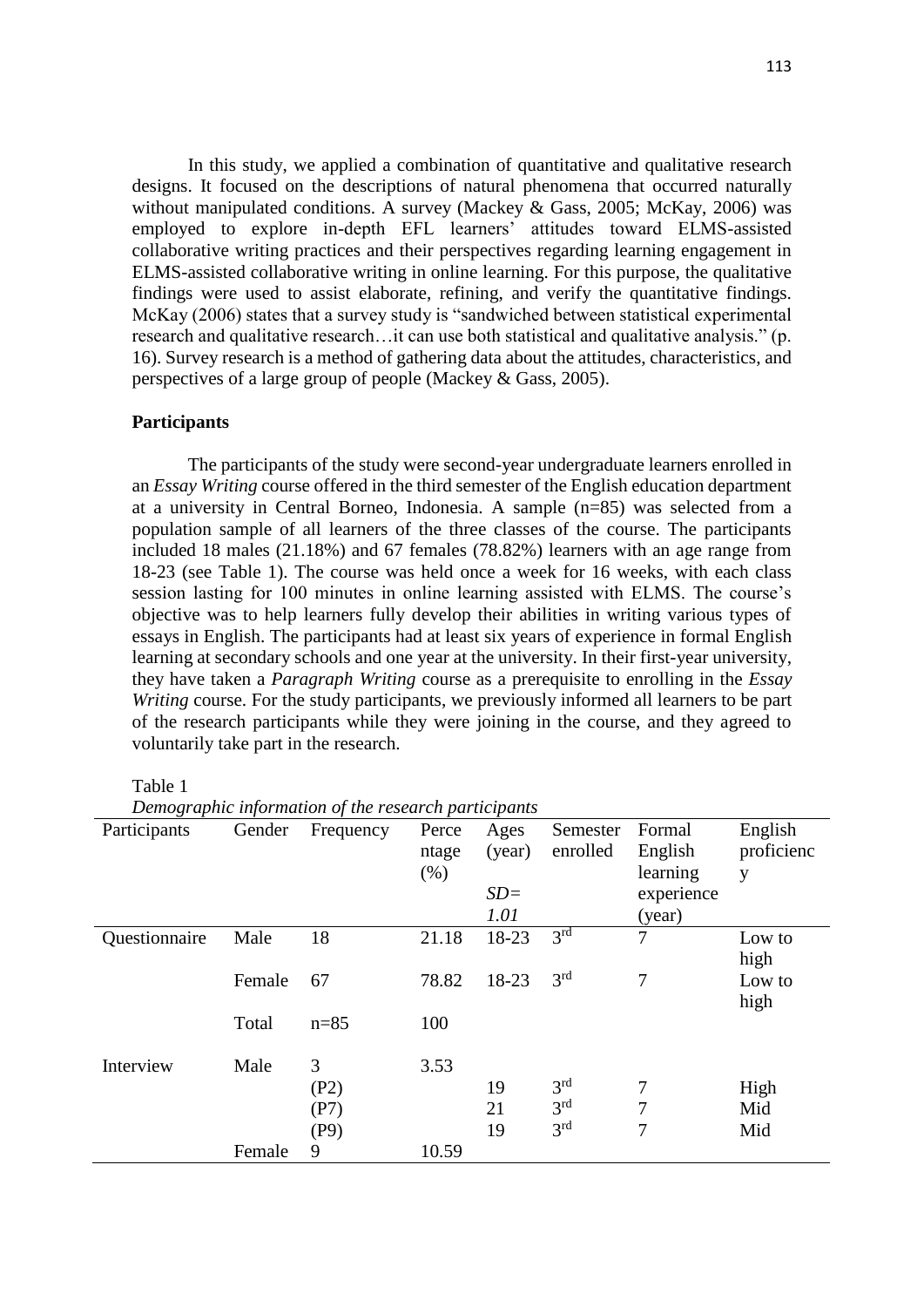|       | (P1), (P3),            |       | 19 | 3 <sup>rd</sup> |   | High        |
|-------|------------------------|-------|----|-----------------|---|-------------|
|       | (P5)<br>(P4)           |       | 20 | 3 <sup>rd</sup> |   |             |
|       | $(P6)$ , $(P8)$        |       | 19 | 3 <sup>rd</sup> | 7 | High<br>Mid |
|       | (P10),                 |       | 19 | 3 <sup>rd</sup> | 7 | Low         |
| Total | (P11), (P12)<br>$n=12$ | 14.12 |    |                 |   |             |

### **Data Collection**

The data for this study were collected from the writing class in online learning during the COVID-19 pandemic. The first author was a teacher teaching in the class implementing a collaborative writing strategy assisted with ELMS. Edmodo was chosen as the tool to help students collaborate due to some considerations. Edmodo has pedagogical features for course management (Croitoru & Dinu, 2016; Nami, 2020) facilitated with a grouping feature by which teachers can easily make small groups as needed and provide learners with the groups for collaborative writing activities (Edmodo, 2021). This is different from other tools (for example, Google Docs) as they have similar functions, but they are limited in this facility (see an example of the group in Figure 1). In addition, the teacher as a facilitator can easily control the collaborative writing process because it automatically exists in small groups.

#### Figure 1

*A small group of ELMS for collaborative writing activities*

| edmodo<br>G Home<br>$\left  \cdot \right $ Classes | Discover<br>Messages<br>Calendar                                 | Search        | Q                                                                          |
|----------------------------------------------------|------------------------------------------------------------------|---------------|----------------------------------------------------------------------------|
| <b>Your Classes</b><br>=                           | <b>I</b> Essay Writing (Odd Semester 2021-2022 Class A)          |               |                                                                            |
| Posts<br>Folders                                   | OEWA1                                                            |               |                                                                            |
| Members<br>SMALL GROUPS (7)<br>$+ \cdots$          | Posts<br>Folders<br>Members                                      |               | Create $\bullet$<br>                                                       |
| EWA <sub>1</sub><br>EWA <sub>2</sub>               | <b>Members</b><br><b>Add Members</b><br>Search Members<br>Ω      |               | Calendar<br>$\leftarrow$ $\rightarrow$<br>Saturday, December 25            |
| EWA <sub>3</sub><br>EWA 4<br>EWA <sub>5</sub>      | 5 members<br>M. Zaini Miftah<br>Class Owner                      |               | <b>Agenda</b> NEW<br>Guide your class with a daily or weekly<br>task list. |
| EWA <sub>6</sub><br>EWA 7                          | amelda.<br>Message<br>Student Contributor<br>amelda488828        | 10000         | Today's Agenda<br>$+$<br>Schedule Agenda                                   |
|                                                    | Arisma.<br>Message<br><b>Student Contributor</b><br>Arismaima    | $  -$         | <b>Schedule Event</b><br>$\div$<br><b>View Full Calendar</b>               |
|                                                    | Saniah.<br>Message<br><b>Student Contributor</b><br>saniah491990 | $\sim$ $\sim$ |                                                                            |
|                                                    | Yuvia.<br>Message<br><b>Student Contributor</b><br>vvia255940    | $\cdots$      |                                                                            |

 $\bullet$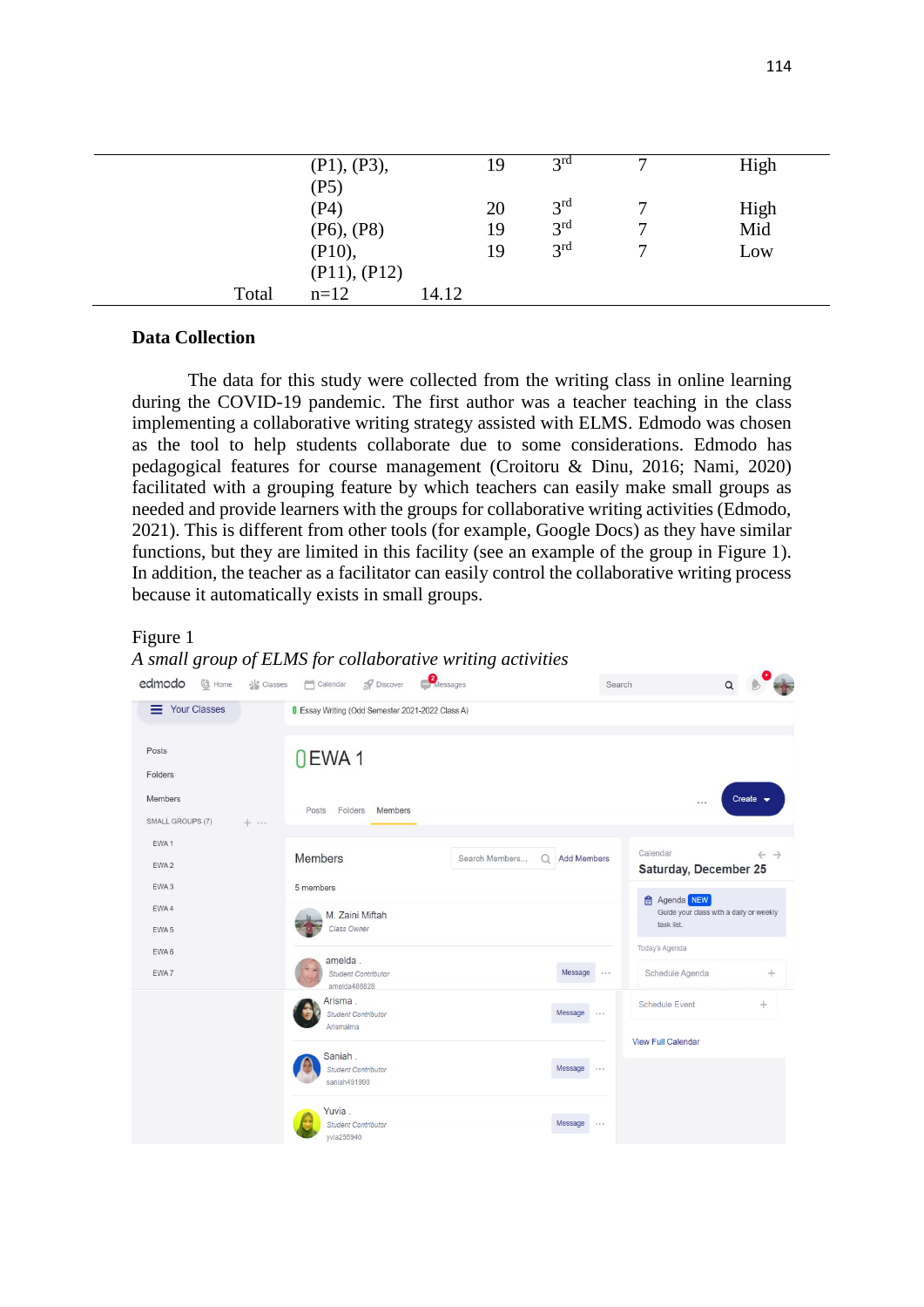### **Procedure**

Before working on collaborative writing activities, all of the participants were trained to use ELMS for collaborative writing practices. The teacher divided them into small groups of four or five learners. Members of each group posted their essay drafts, shared ideas, expressed feelings, gave feedback on the drafts, revised and edited the drafts based on user feedback, and wrote the final product.

After the collaborative writing practices, we distributed the writing attitude survey questionnaire to all learners of the three writing classes through Google Form, and the participants (n=85) took part in the questionnaire. The questionnaire used in this study was based on the Likert-type questionnaire used to measure learners' attitudes toward collaborative writing developed by Cullen (1968). She reported the validity and reliability of the questionnaire. Its reliability coefficient is of .62 to .66 in the test-retest procedures which indicated good reliability. In addition, some items taken from a questionnaire used by Beard et al. (1989) and Louth et al. (1993) were included as the questionnaire matched the study purposes and the research context. As a result, a questionnaire of 17 items was used in this study and it has two categories: learners' attitudes toward writing class (Items 1-12) and toward collaborative writing (Items 13-17) (see Tables 3 and 4). Participants were asked to indicate their responses by choosing one of the five options having values ranging from 1 (Strongly Disagree) to 5 (Strongly Agree). Before responding to the questionnaire, the participants were informed about the anonymity and response confidentiality in the data collection process.

We then conducted semi-structured interviews (Jamshed, 2014) to explore the learners' perspectives on their learning engagement in ELMS-assisted collaborative writing. As Jamshed (2014) mentions that "semi-structured interviews are those in-depth interviews where the respondents have to answer preset open-ended questions" (p. 87). In the interview, the researcher collects open-ended data and explores participant ideas, feelings, and beliefs about a particular theme related to the research topic (DeJonckheere & Vaughn, 2019). By considering participants' English proficiency and contribution level in collaborative writing practices, we selected a sample  $(n=12)$  consisting of 3 males (3.53%) and 9 females (10.59%) learners for the interview. We coded them as participants P1- P12 and interviewed them synchronously using a Zoom application through three concurrent interview sessions involving 3-5 learners in each session. The guiding interview included the following questions: (1) 'What have you learned from ELMSassisted collaborative writing?' (2) 'How was your engagement in carrying out ELMSassisted collaborative writing?' and (3) 'What were the main challenges in carrying out ELMS-assisted collaborative writing, and how did you overcome them?'

The interviews were held in *Indonesian*, the learners' first language, to make sure that the questions were understandable. The interview for each participant took approximately half an hour and was Zoom-recorded and transcribed verbatim for data analysis.

#### **Data Analysis**

The responses gained from the questionnaire were analyzed statistically to answer the research questions. The percentage (%), mean (M), and standard deviation (SD) were used for the analysis. The analysis of the percentage was based on the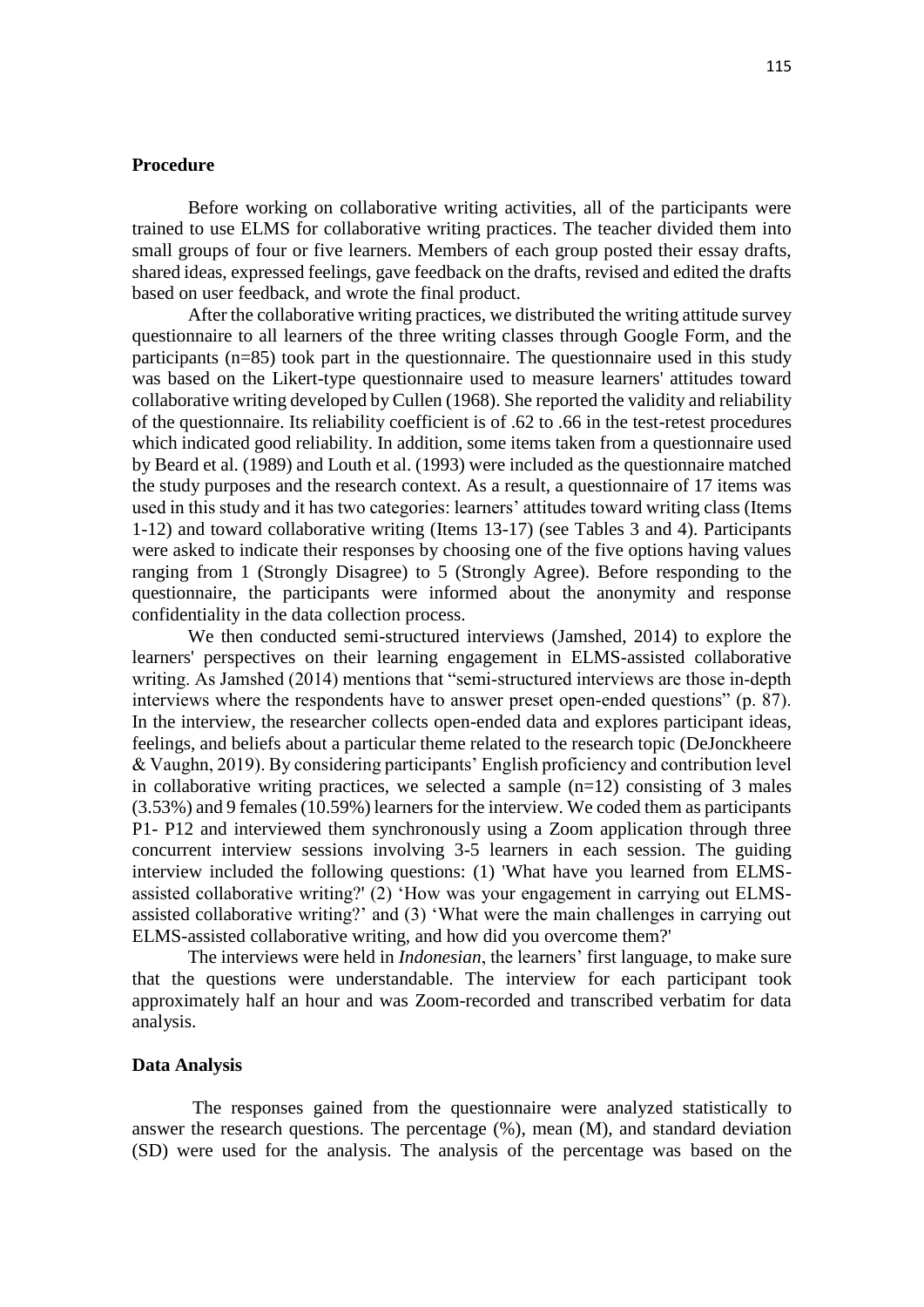frequency of the participants choosing each of the five options on a five-point Likert scale. We then categorized the collected data according to the categories of the interval scale (see Table 2). We counted the percentage average of all statements to signify learners' attitudes toward writing class assisted with ELMS and their attitudes toward collaborative writing assisted with ELMS.

Table 2

| Interval scale     |                          |  |
|--------------------|--------------------------|--|
| Percentage $(\% )$ | Categories               |  |
| 80-100             | <b>Strongly Agree</b>    |  |
| 60-79.9            | Agree                    |  |
| 40-59.9            | Neutral                  |  |
| 20-39.9            | Disagree                 |  |
| $0-19.9$           | <b>Strongly Disagree</b> |  |

Data obtained from the interview were analyzed through a thematic analysis. Thematic analysis is known as a qualitative research method to uncover prominent themes in certain fields (Boyatzis, 1998; Riazi, 2016; Wiltshire & Ronkainen, 2021). In this study, thematic analysis was used to analyze qualitative data obtained from interviews to generate the most prominent themes regarding the learners' perspectives of learning engagement in ELMS-assisted collaborative writing in online learning. The steps to employ thematic analysis (Riazi, 2016; Wiltshire & Ronkainen, 2021) are as follows: first, we identified and analyzed recurring themes across individual interviewees. Second, making initial coding of the interviews is based on learners' perspectives of learning engagement in ELMS-assisted collaborative writing in online learning. Third, we identified significant themes relevant to the research focus. Finally, we discussed the themes under each research question together with data findings obtained from the questionnaire.

Four themes were generated dealing with learning engagement in ELMS-assisted collaborative writing: learners' engagement in sharing ideas for writing, providing feedback for revision, having a productive discussion through peer-to-peer learning, and developing creativity in writing. These four themes were then processed using an inductive qualitative analysis (Wiltshire  $\&$  Ronkainen, 2021) to describe the results of the study. Thinking inductively (Wiltshire & Ronkainen, 2021) in this study involved moving away from descriptive statements of the participants in data sets about their perspectives on learning engagement in ELMS-assisted collaborative writing.

Finally, we triangulated quantitative findings with qualitative findings during the process of interpreting the results. For the validity and reliability of the qualitative analysis process, we applied some methods as follows: elaborate how we come up with findings by showing the detailed data, describe our role in the process, reflect diverse opinions, and use triangulation of methods of data collection (Bogdan & Biklen, 1998; Creswell, 2012).

# **Results**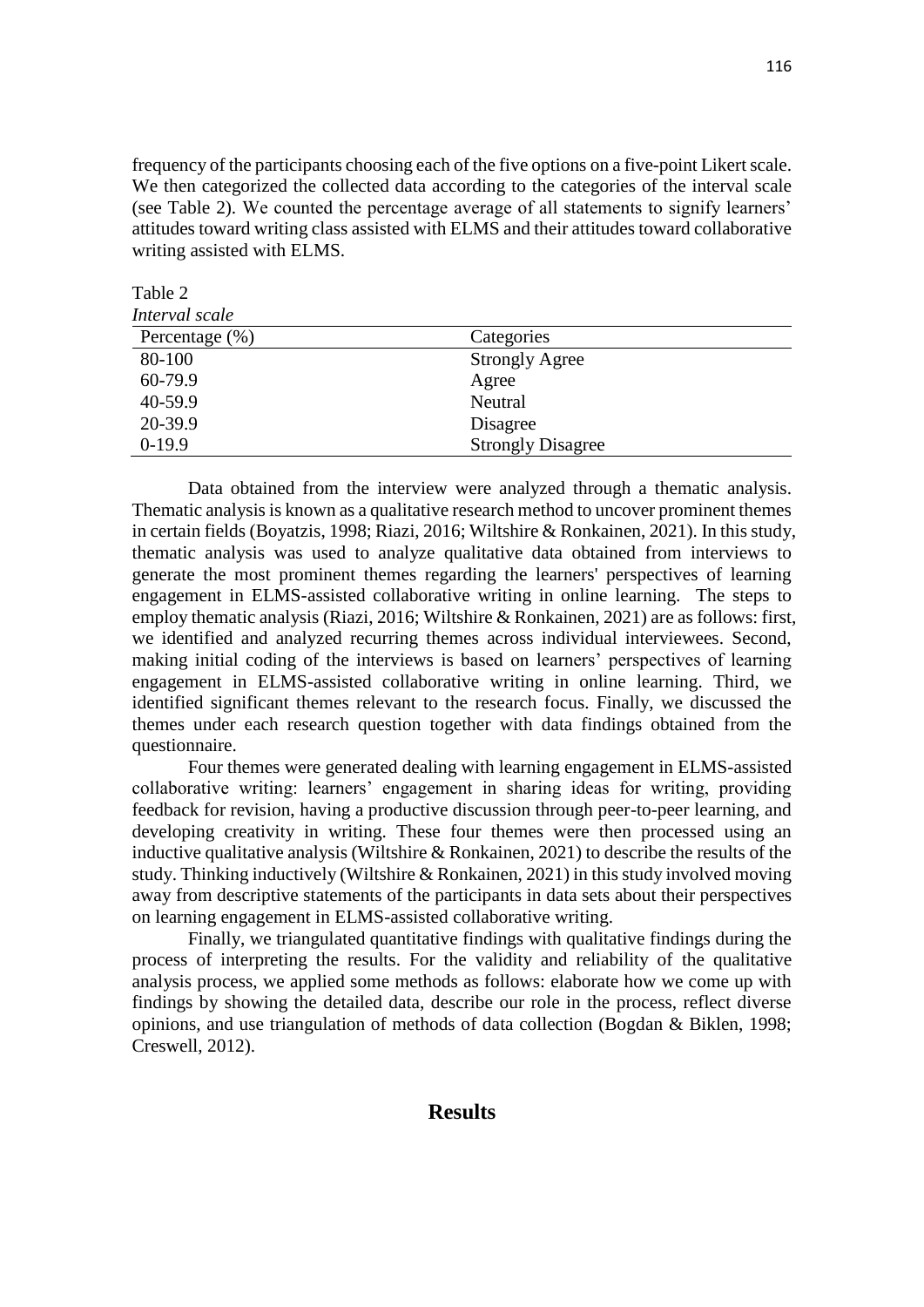## **The EFL Learners' Attitudes toward Writing Class and Collaborative Writing Assisted with ELMS**

### *Attitudes toward Writing Class Assisted with ELMS*

The EFL learners' attitudes toward writing class assisted with ELMS are presented in Table 3. It indicates that learners demonstrated their positive attitudes toward writing class assisted with ELMS. It is summarized that they agreed to the statements with a high percentage  $(75.58\%, M=3.78, SD=0.67)$  on average.

Table 3

| Attitudes toward writing class assisted with ELMS |  |  |  |  |  |
|---------------------------------------------------|--|--|--|--|--|
|---------------------------------------------------|--|--|--|--|--|

|    | No. Items                                                                | Mean | <b>SD</b> | Percentage | Category |
|----|--------------------------------------------------------------------------|------|-----------|------------|----------|
|    |                                                                          |      |           | $(\%)$     |          |
| 1. | I enjoy writing more than I did before this                              | 3.55 | 0.76      | 71.05      | Agree    |
|    | course.                                                                  |      |           |            |          |
| 2. | I feel more confident about my writing than I<br>did before this course. | 3.54 | 0.80      | 70.82      | Agree    |
| 3. | Due to class, I've changed the way I write.                              | 3.76 | 0.68      | 75.29      | Agree    |
| 4. | I feel this writing course has improved my                               | 4.11 | 0.64      | 82.11      | Strongly |
|    | writing.                                                                 |      |           |            | Agree    |
| 5. | I've learned a lot about the whole writing                               | 3.84 | 0.57      | 76.70      | Agree    |
|    | process.                                                                 |      |           |            |          |
| 6. | I've learned a lot about generating ideas for a                          | 3.78 | 0.59      | 75.52      | Agree    |
|    | paper.                                                                   |      |           |            |          |
| 7. | I've learned a lot about how to revise.                                  | 3.75 | 0.63      | 75.05      | Agree    |
| 8. | I have a better sense of writing for an audience                         | 3.58 | 0.70      | 71.52      | Agree    |
|    | than I did before the course.                                            |      |           |            |          |
| 9. | What I've learned about writing in this course                           | 4.01 | 0.66      | 80.23      | Strongly |
|    | will help me with my future occupation.                                  |      |           |            | Agree    |
|    | 10. The way this class was taught was helpful.                           | 3.93 | 0.67      | 78.58      | Agree    |
|    |                                                                          |      |           |            |          |
|    | 11. I'd like my next writing course to be taught the                     | 3.73 | 0.66      | 74.58      | Agree    |
|    | way this one was.                                                        |      |           |            |          |
|    | 12. I'd recommend this particular class to my                            | 3.78 | 0.73      | 75.52      | Agree    |
|    | friends who have to take English.                                        |      |           |            |          |
|    | Average                                                                  | 3.78 | 0.67      | 75.58      | Agree    |

Table 3 shows that the EFL learners had positive responses to items 1, 2, 3, and 4. Many of the learners (71.05%, M=3.55, SD=0.76) agreed that they enjoyed writing practices more than they did before this writing class. In the writing class, many learners (70.82%, M=3.54, SD=0.80) also felt more confident in writing practices than they did before the essay writing course. Due to the enjoyment and comfortable writing class assisted ELMS, about three-fourths of learners (75.29%, M= 3.76, SD=0.68) have changed how they were writing in the previous writing class with the new environment of the writing class they enrolled in. Moreover, a very high percentage of learners (82.11%, M=4.11, SD=0.64) strongly agreed that the writing class activities enhanced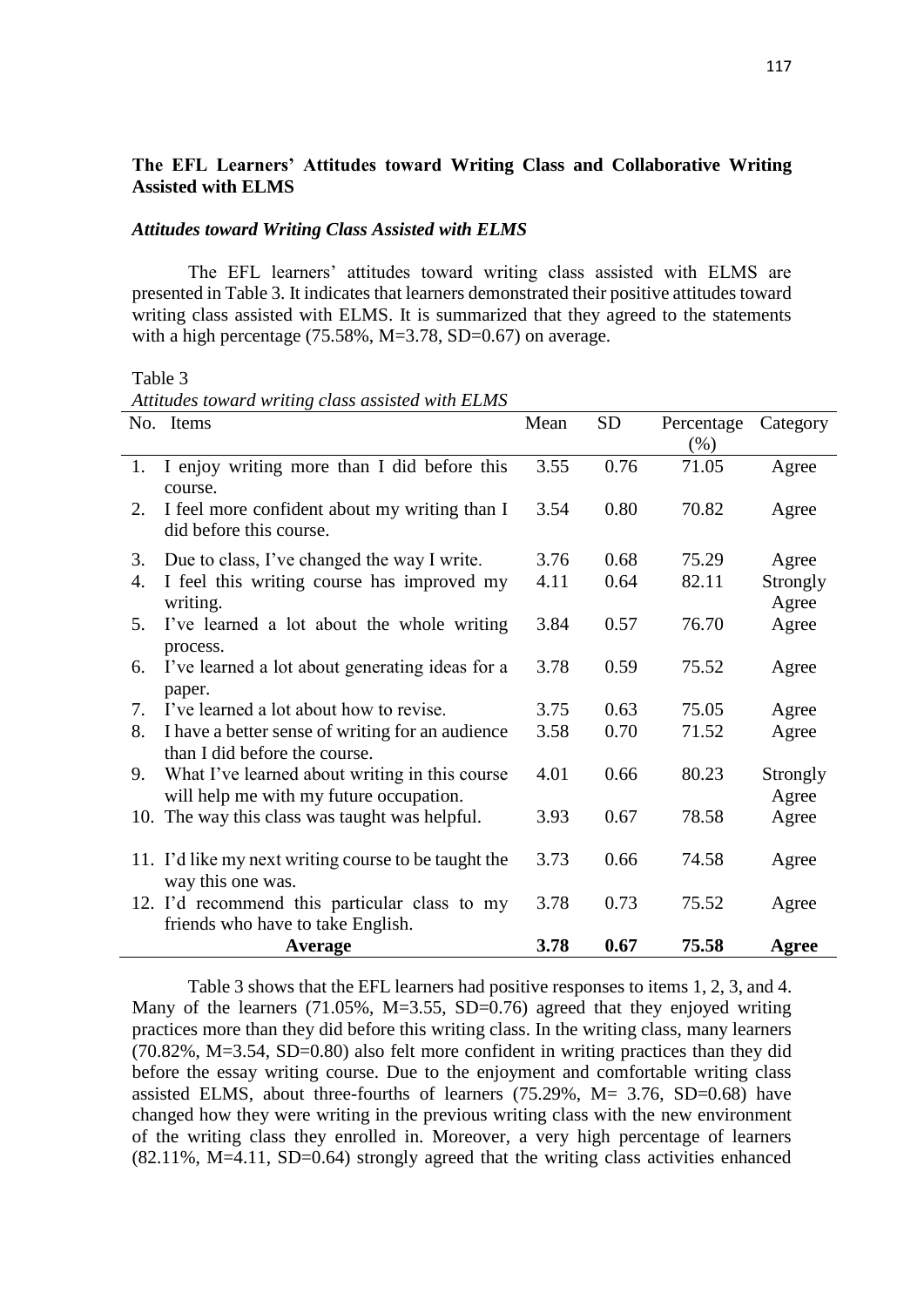their writing skills since they enjoyed the class with a comfortable writing atmosphere. The brief visual elaboration is shown in Figure 2.



Figure 2 *Confidence and enjoyment in writing class assisted with ELMS*

The EFL learners also have positive attitudes towards the writing process during writing class assisted with ELMS. They agreed to items 5, 6, 7, and 8 (see Table 3). More than three-fourths of learners  $(76.70\% , M=3.84. SD=0.57)$  have learned the writing process in writing class, beginning from generating ideas to finalizing writing an essay in small groups. About three-fourths of the learners (75.52%, M=3.78, SD=0.59) have learned idea generation for writing essay drafts. In revising the draft, about the same number of learners (75.05%, M=3.75, SD=0.63) have learned to revise drafts with the instructions given by the teacher. Therefore, many learners (71.52%, M=3.58, SD=0.70) produced their writings and have better essays for readers than those before the class due to the writing process (see Figure 3).





*Writing process in writing class assisted with ELMS*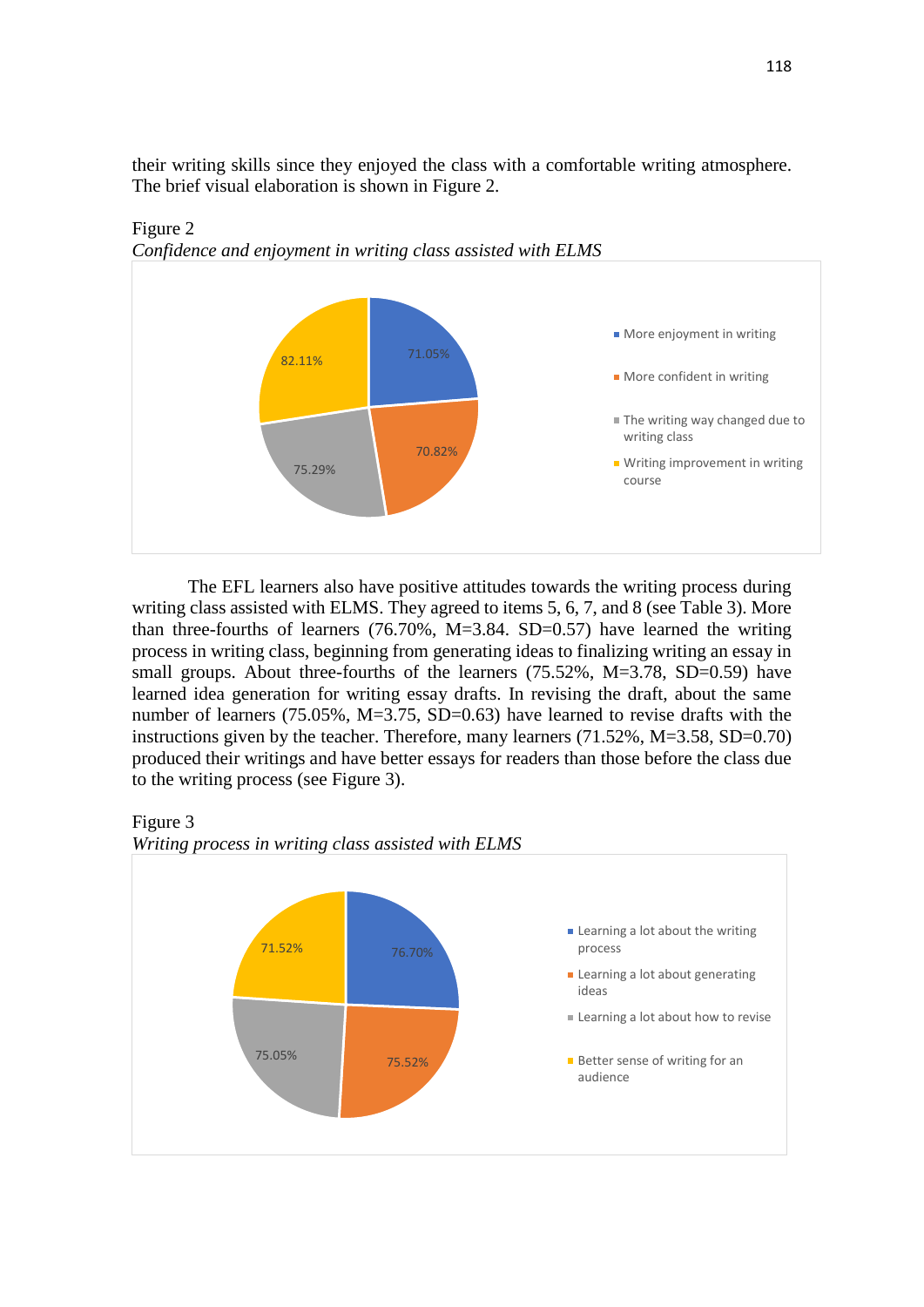The result of the analysis of the learners' attitudes toward the writing process is similar to the results of the interviews. The writing process in writing class assisted them a lot in writing a five-paragraph essay. For instance, they have learned a lot from their peers through the fruitful experience in the revision step when giving feedback on their drafts. As stated by a participant,

By giving feedback to each other in a small group on the parts of introductory, body, and concluding paragraphs in [the writing process], I can see my peers' draft in my small group…Due to incomplete sentences in the introduction, my draft was revised as suggested, and so did my peers' drafts. (P11)

In addition, the writing class assisted with ELMS benefited the EFL learners as they responded positively to items 9, 10, 11, and 12 (see Table 3). As presented in Figure 4, based on the learners' responses, a very high percentage of learners (80.23%, M=4.01, SD=0.66) strongly agreed with the statement that learning from the writing course would help them for future occupations. To the rest statements, learners (78.58%, M=3.93, SD=0.67) asserted that the way the class was taught by the teacher helped write a fiveparagraph essay. The teacher-led them from writing theory into practice in writing class. For that reason, about three-fourths of the learners (74.58%, M=3.73, SD=0.66) admitted that they would like their next writing classes to be taught the same way as the writing class was. Therefore, about three-fourths of the learners  $(75.52\%$ , M=3.78, SD=0.73) learners would recommend the particular class as a writing class to their peers who have to take English as their major.



Figure 4 *Benefits of writing class assisted with ELMS*

These findings are confirmed by the interview data revealed by the participant who said,

… First time, I felt that Edmodo provides easy access for collaborative writing in a small group. It also had an impact on me. So, I can exchange ideas when I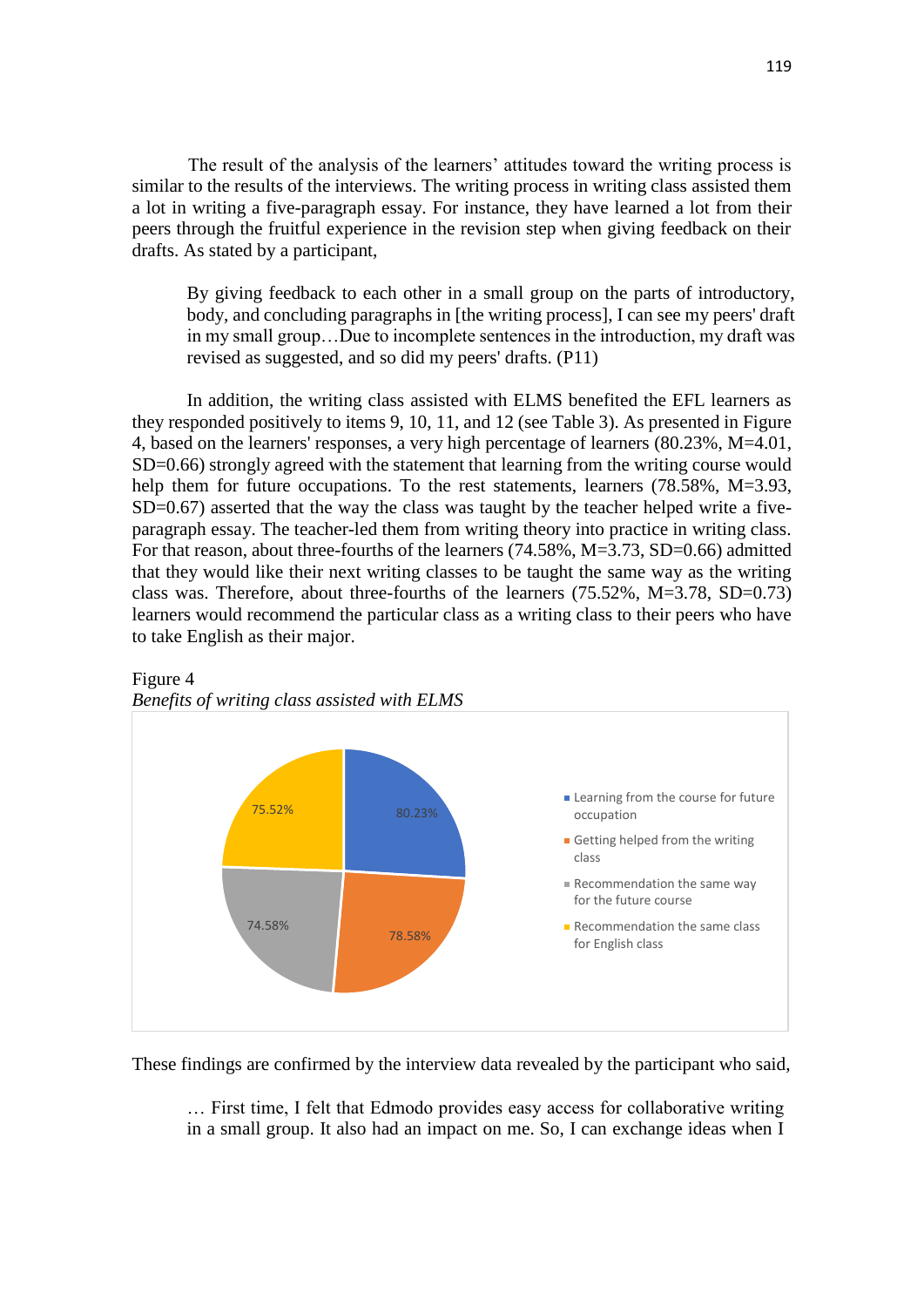write an essay. My peers in the small group can also provide feedback to improve my writing. (P4)

### *Attitudes toward Collaborative Writing Assisted with ELMS*

The EFL learners' attitudes toward collaborative writing assisted with ELMS are shown in Table 4. It shows that learners expressed their positive attitudes toward ELMSassisted collaborative writing. It is summarized from learners' responses that they responded to the statements by "agree" with a high percentage (79.15%, M=3.96, SD=0.66) on average.

Table 4

| Attitudes toward collaborative writing assisted with ELMS |  |  |  |  |
|-----------------------------------------------------------|--|--|--|--|
|                                                           |  |  |  |  |

| No. Items                                        | Mean | <b>SD</b> | Percentage | Category |
|--------------------------------------------------|------|-----------|------------|----------|
|                                                  |      |           | $(\%)$     |          |
| 13. Having others evaluate my writing helps me.  | 3.94 | 0.67      | 78.82      | Agree    |
| 14. Discussing my writing with others is useful. | 4.11 | 0.66      | 82.11      | Strongly |
|                                                  |      |           |            | Agree    |
| 15. Learning to write in groups was a positive   | 4.00 | 0.62      | 80.00      | Strongly |
| experience.                                      |      |           |            | Agree    |
| 16. Writing in groups helped me learn to write   | 3.95 | 0.71      | 79.05      | Agree    |
| for other people.                                |      |           |            |          |
| 17. I liked group writing the more I used it.    | 3.79 | 0.66      | 75.76      | Agree    |
| Average                                          | 3.96 | 0.66      | 79.15      | Agree    |

As shown in Table 4, the EFL learners responded positively to items 13, 14, 15, 16, and 17 regarding their attitudes toward collaborative writing assisted with ELMS. As depicted in Figure 5, learners  $(78.82\%, M=3.94, SD=0.67)$  agreed that having others evaluate their essay draft in collaborative writing activities assisted with ELMS could help them a lot for better writing essays. Regarding group discussion, a very high percentage of learners  $(82.11\%, M=4.11, SD=0.66)$  confirms that discussing their writings with others during collaborative writing practices in small groups was useful for writing a five-paragraph essay. Moreover, learning to write a five-paragraph essay in small groups determined by the teacher using the grouping feature was a positive experience for learners  $(80.00\%$ , M=4.00, SD=0.62). These findings were in line with interview results. A participant shared a view about ELMS-assisted writing collaborative,

"... I got a lot in this small group in the way of writing an essay correctly. It makes me easier to write the essay" (P12).

Furthermore, learners (79.05%, M=3.95, SD=0.71) agreed that a small group helped them learn to write a five-paragraph essay. Finally, learners (75.76%, M=3.79, SD=0.66) claim that they liked group writing more than they used it before. These findings fit the result of the interviews. A participant reported,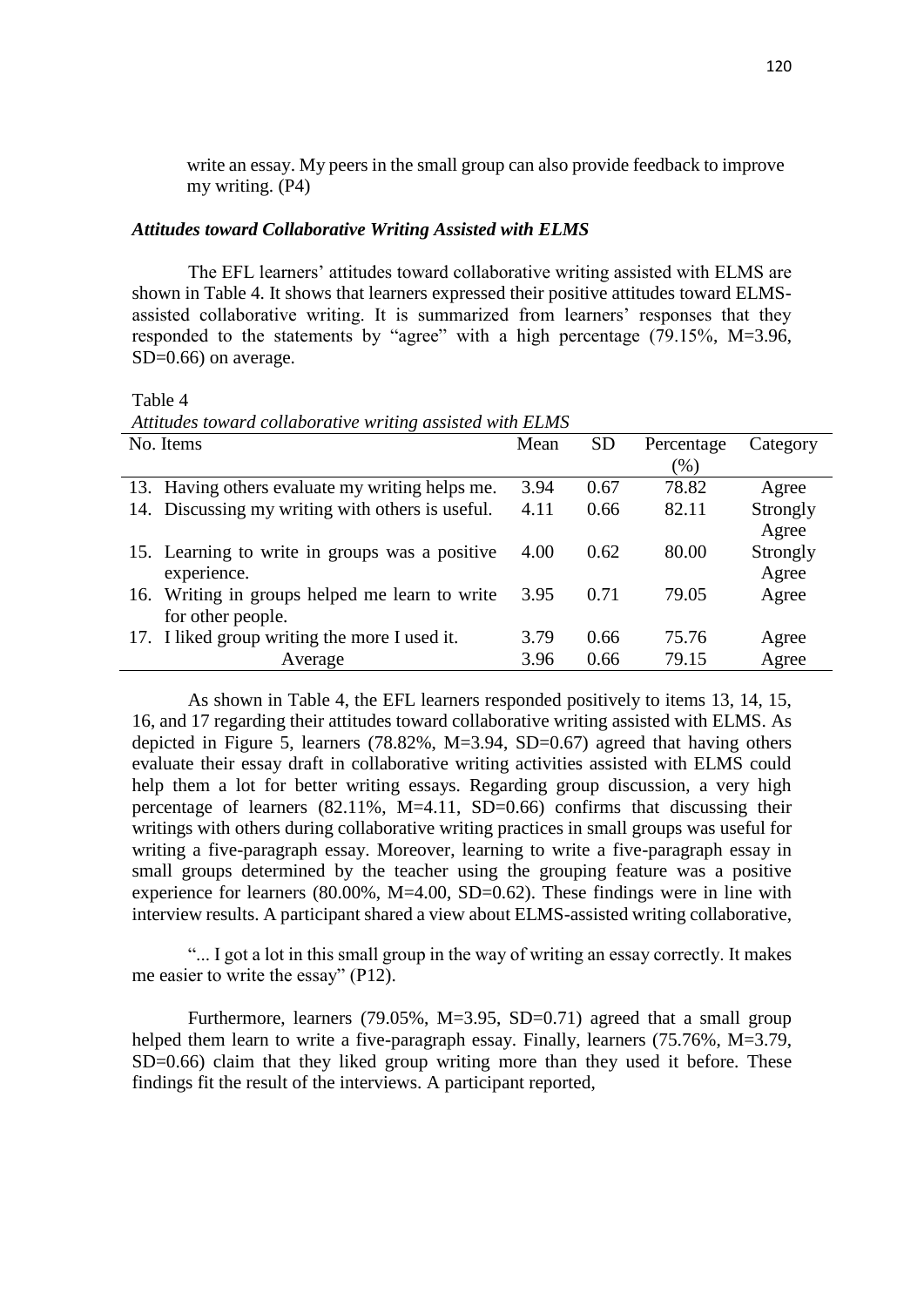I have learned a lot in this small group on how to write an essay correctly. [Collaborative writing] makes me easier to write. We can exchange opinions and thoughts in the small group for writing [improvement]. (P12)

The participants clearly stated that they could share ideas with peers in the same group when implementing the writing process during collaborative writing practices to produce quality essays. The magnitude of the learners' responses is shown in Figure 5.

Figure 5



*Attitudes toward collaborative writing assisted with ELMS*

# **The EFL Learners' Learning Engagement in ELMS-assisted Collaborative Writing**

We present this finding by providing four emerging themes composed of the real practices of the participants during ELMS-assisted collaborative writing.

### *Sharing Ideas for Writing*

The EFL learners expressed their learning engagement in ELMS-assisted collaborative writing to share ideas for writing. It appeared when the writing process began from prewriting to revising the draft of a five-paragraph essay. They began sharing ideas in small groups at writing an introduction part covering the hook, background information, and thesis statement. As said by a participant in an interview,

So, I can exchange ideas, for example, when I write an essay introduction. I shared [my draft] in a small group, and my peers can also give opinions on possible strengths or weaknesses that I can learn more about in making an essay draft for my good essay format (P4).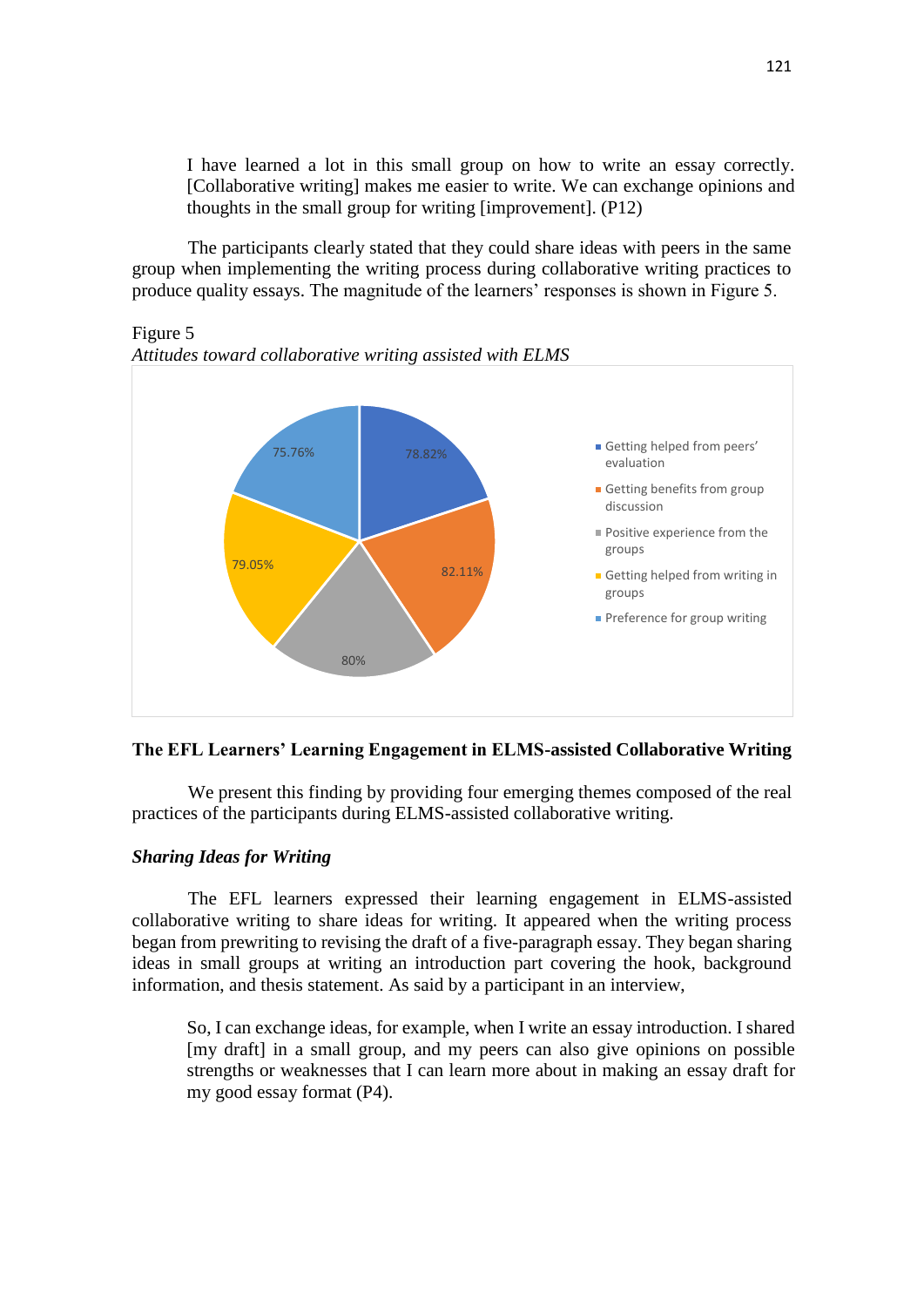Other participants augmented the same ideas by sharing their thoughts for a better essay draft. As expressed by P9, "My peers' ideas helped my essay writing, and it was really helpful." Also, a participant said,

So, [we] exchange ideas [in a small group]. If something [the draft] is wrong, we correct it together. For example, I submitted an introductory paragraph assignment by posting it in a small group, and then my peers read my work and gave their ideas on my draft. (P11)

The participants asserted that they could exchange ideas in small groups at the beginning of the writing introduction. Their peers can read for evaluating essay drafts and give opinions on the content and organization toward its strengths and weaknesses. By sharing ideas in groups, learners-writers have learned a lot from idea-sharing to make a good essay and improve writing.

#### *Providing Feedback for Revision*

Feedback activity in small groups affected learners' learning engagement in ELMS-assisted collaborative writing. The feedback provided by peers in a small group is intended to assist their peers in draft revision. Providing feedback for revision was applied in the writing process, beginning from writing the draft to revising and editing the draft. A participant mentioned,

My learning engagement [in collaborative writing] was when my friends posted their drafts in the small group of Edmodo, and then I gave feedback on the drafts. (P1)

In writing an essay, learners worked together to produce their essays. From the activities, learners expressed the benefits of engagement in collaborative work. Learners benefited from the feedback activities in terms of how peers worked intentionally in providing their feedback. As said by P9, "Yes, I can handle [revising the draft] because of their feedback, Sir." Another participant expressed,

Thanks, God. It is useful, Sir. I got [feedback] from peers, and I gave feedback [on the drafts] in my group to improve [quality of] their essays. (P6)

The participants clearly expressed the benefits of feedback activity in collaborative writing. Feedback from peers was useful for improving essay quality. Through ELMS with the easy access facility for providing feedback, learners got impacts from peers' feedback for better writing production.

### *Having Productive Discussion through Peer-to-Peer Learning*

The EFL learners asserted that their learning engagement in ELMS-assisted collaborative writing emerged from productive discussion through peer-to-peer learning in small groups. In the group, they discussed something relevant to the topic of the drafts posted by peers. As mentioned by P12, "… we could exchange opinion and think [in peerto-peer learning] in a discussion in the small group, Sir." A participant (P10) said, "Yes,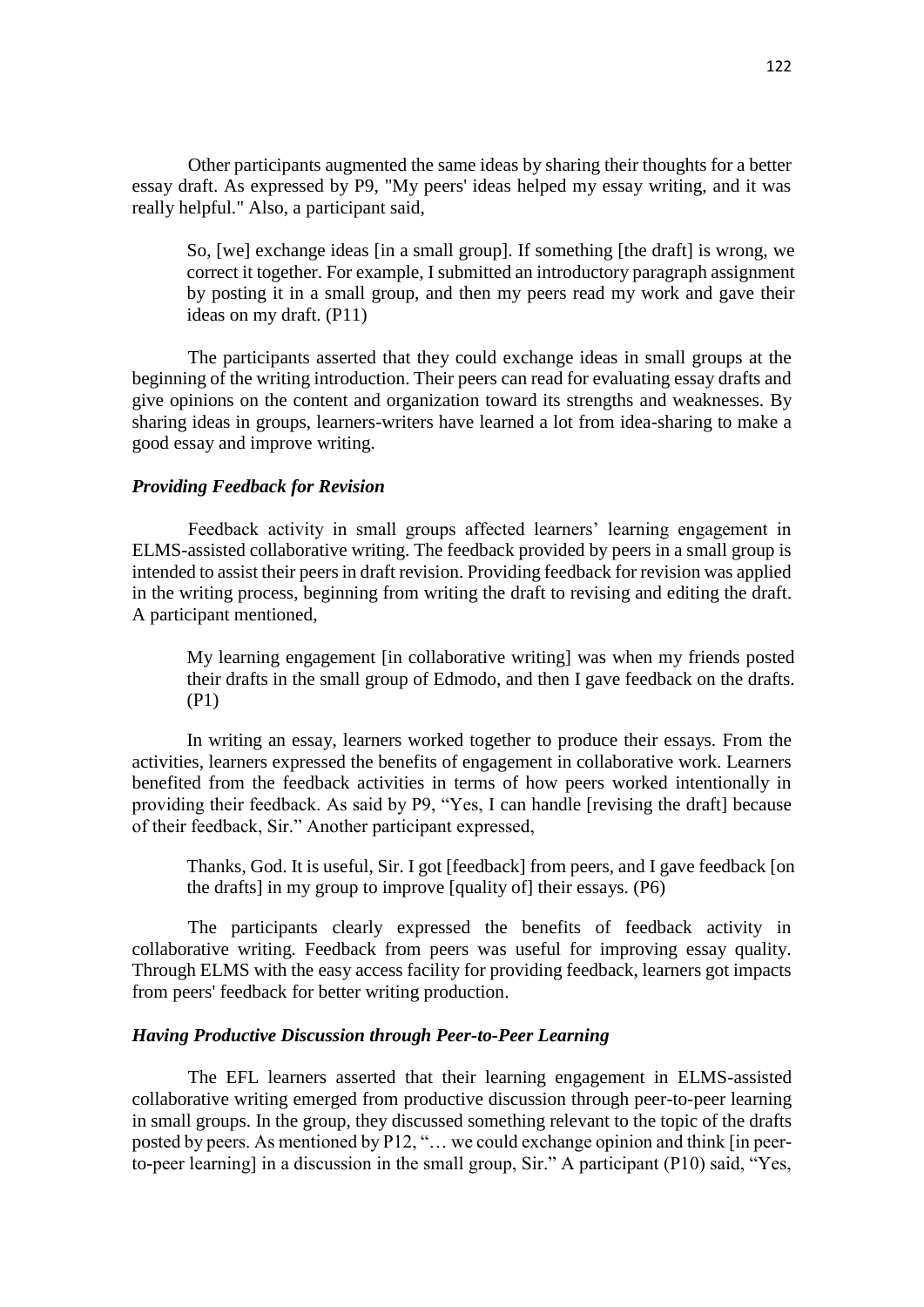… they also have questions to peers too [in a discussion]. Also, P11 reported, "… and then we were active in a small group for having a discussion or making question and answer."

In the discussion, learners were concerned about the parts of the essay structure, such as the introductory, body, and concluding paragraphs. They discussed something incomprehensible. All group members engaged in productive discussion. As said by P10, "…other friends were also involved in the discussion." Another participant stated,

Yes Sir, there is [a rising topic]. If I don't understand the parts [of the essay structure], I ask my friends to discuss them in the group. For example, a part of the body paragraph. (P1)

The participants clearly stated that they get engaged in discussing the arising topic, including the incomprehensible parts of the essay structure and sentence and paragraph constructions. Through the productive focused discussion, learners-writers come up with good results in constructing a five-paragraph essay.

### *Developing Creativity in Writing*

The EFL learners took part in developing creativity in writing skills to get engaged in learning activities during ELMS-assisted collaborative writing practices. Learners' learning engagement appeared when they creatively developed writing skills in small groups. As asserted by a participant (P9), "They [my peers] are active learners, and they often made something creatively in the practical way of making an essay through the writing process."

Another creativity development for writing skills is that they intentionally identified writing mistakes when analyzing their peers' drafts. The statement of this activity was as asserted by some participants,

Yes, I also help [my peers] identify mistakes in the essay draft. If the essay contents are not clear and there is something that doesn't make sense, I'll give some advice. (P6)

I identify and analyze each of my friends' essay drafts posted on Edmodo. While analyzing their drafts, we also know the shortcomings in our essays. So, I can compare what is missing in their drafts to my drafts, and then I directly give them advice. (P5)

As presented in the excerpt, the participants identified the mistakes of their peers' drafts. After identifying the mistakes, they gave some advice for revision. Also, the participants creatively developed their writing skills by comparing peers' draft shortcomings to those with their drafts, and they directly provided advice for correction. During the collaborative writing in small groups with creativity development in writing skills, they get engaged in English writing learning and enhanced their writing skills.

# **Discussion**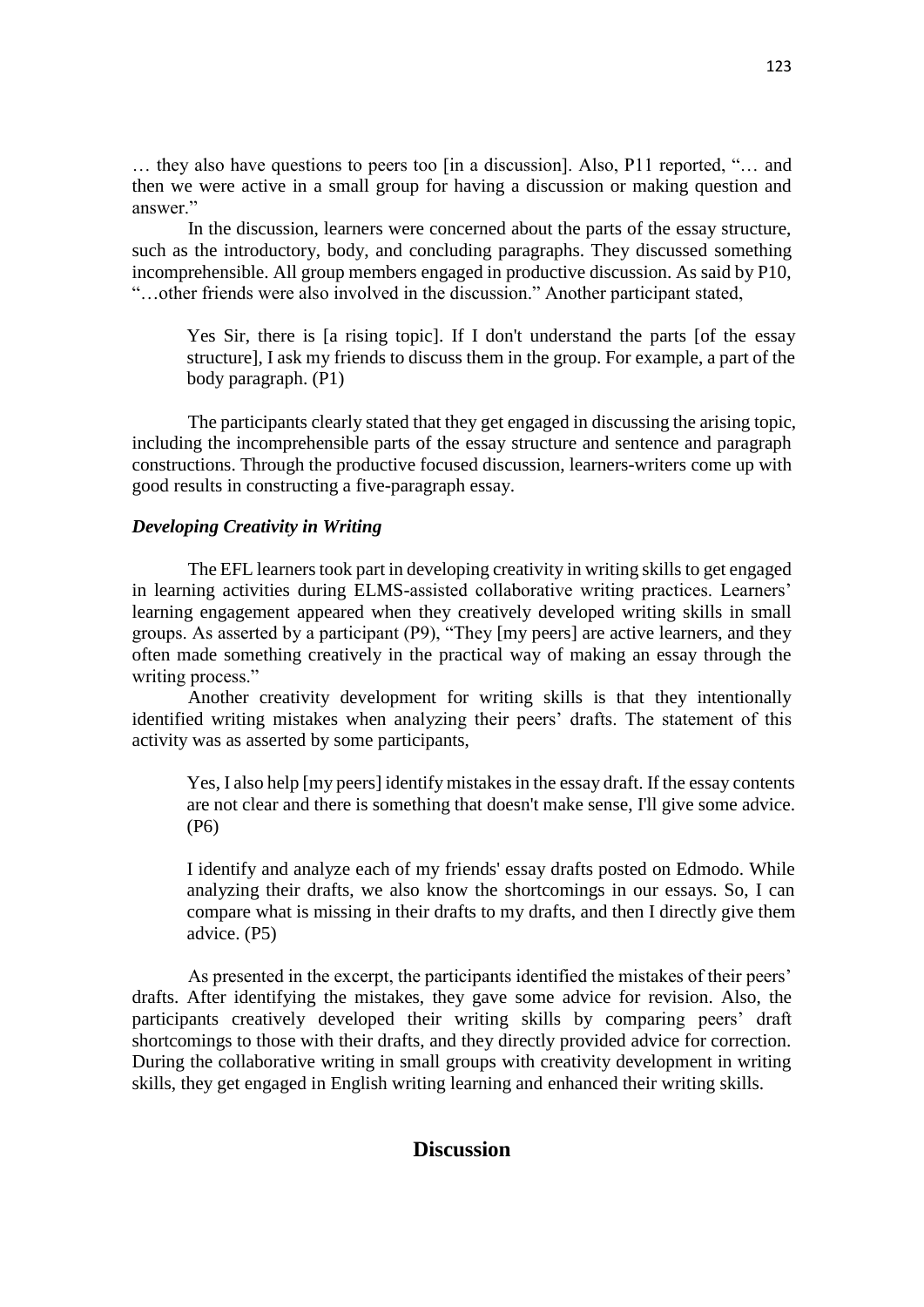This study revealed the Indonesian EFL learners' positive attitudes towards ELMS-assisted collaborative writing. The results are similar to the previous studies by Al-Khatiri (2015) and Ma'azi and Janfeshan (2018). Learners demonstrated their positive attitudes toward writing class assisted with ELMS. The results are in line with the studies showing learners' positive attitudes toward writing practices in Edmodo that contributed to pedagogical implications in EFL writing class (Ma'azi & Janfeshan, 2018; Safdari, 2021) and to bring learners from personal communication in face-to-face interaction to collaborative environment in online learning (Al-Khatiri, 2015). However, the results seem to be a little different from a previous study showing learners' positive attitudes expression (Cobanoglu, 2017). They were different attitudes toward collaborative writing in learning mode. The previous study displayed learners' positive attitudes in the blended learning mode, but the present study showed their positive attitudes in the online learning mode. Based on the findings, we can suggest feature research to emphasize more on the use of practical learning experiences for online collaborative writing. This effort should be applied as viewed from the writing pedagogical concept. As recommended by Chen et al. (2022), fostering learners to practice learning in online collaborative writing should be applied in the view of writing pedagogical design.

The EFL learners' positive attitudes were portrayed from their expression of attitudes toward ELMS-assisted collaborative writing. It was shown from a high percentage of their responses towards writing class and collaborative writing (see Tables 3 and 4). In relation to the high response in terms of feeling self-confident and enjoyment, learners demonstrated more enjoyment in writing practice assisted with ELMS than before joining the class. Learners are more confident when writing an essay in online learning, and they changed to the new writing practice environment for writing success. This result confirms research findings by Chen and Yu (2019), showing that writing practices in collaborative writing have positive emotional effects such as reducing stress and increasing self-confidence. Meanwhile, referring to the high response in the writing process, learners expressed providing feedback on peers' drafts in the revising stage. Learners revised the drafts as suggested by peers in small groups. As a result, their essay draft quality in writing aspects improved. This finding is in line with the concept of the writing process during web-based collaborative writing practice that impacts writing performance in the areas of content, organization, and language use (Rahimi & Fathi, 2021). In addition, learning how to write an essay in collaborative writing positively affects learners' learning success. This result confirms Hosseini et al.'s (2020) idea that learners' attitudes have been considered significant variables to portray learners' success in technology-based collaborative writing learning, such as enhancing writing skills. Moreover, it agrees with the idea of Zhang (2022) that collaborative writing greatly affected the quality and quantity of learners learning to write. This study further stresses more on the technology application in the practices of collaborative writing due to its strengths for learners' writing performance.

Justification of the benefits of the writing class was expressed in EFL learners' high responses. Learners made an obvious statement of the benefits. They got a fruitful impact in exchanging their ideas with others in small groups for essay writing development. Their writing quality was enhanced after feedback activities. This result confirms the previous study that using the facility of small groups created by the teacher, learners can share information and knowledge collaboratively in collaborative writing learning (Anwar, 2021). However, Rahimi and Fathi (2021) have pointed out that it is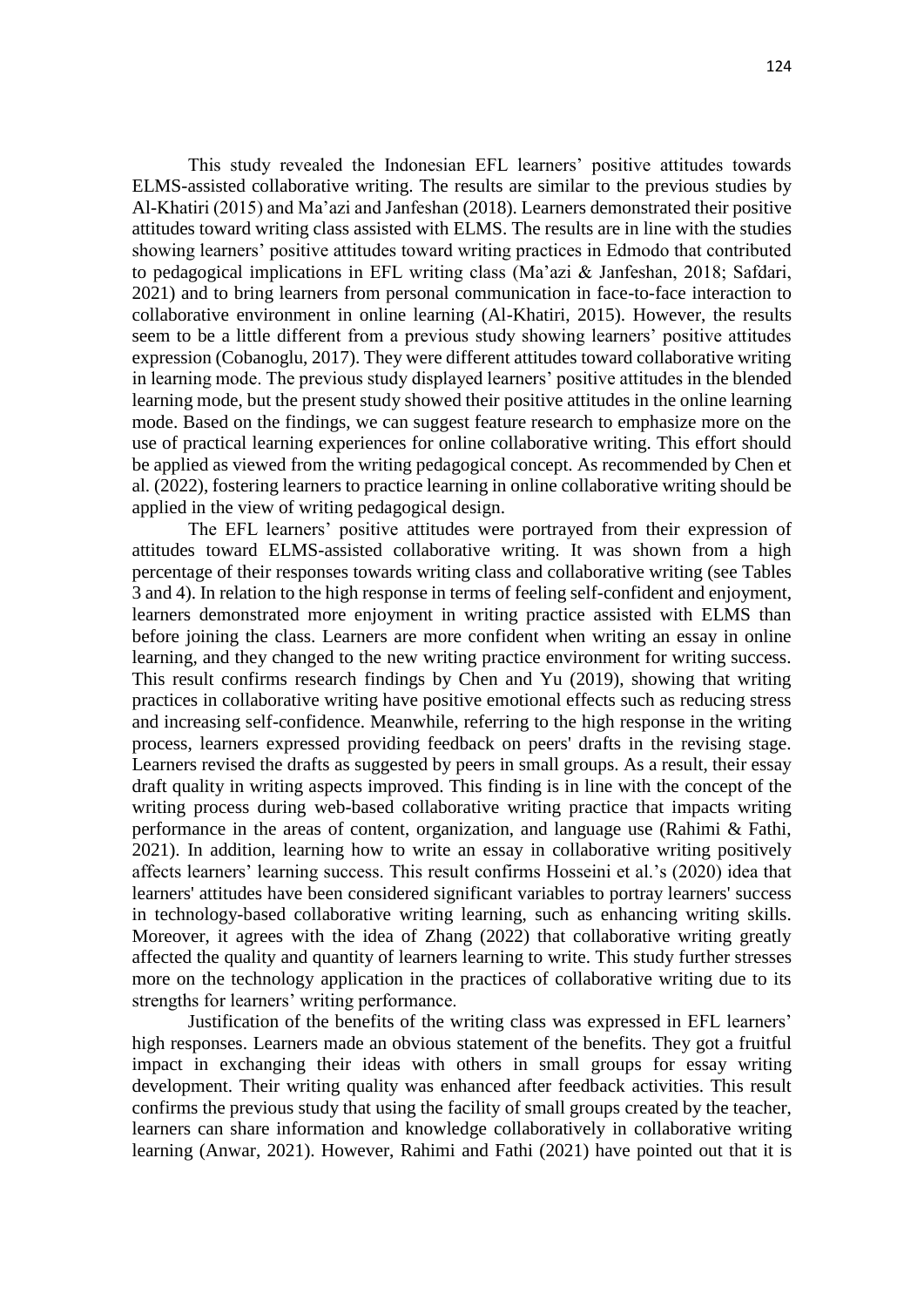less effective for some learners with a low level of writing proficiency, providing fewer contributions of the group members to collaborative writing assignments. This study further emphasizes the necessity of providing more contributions to sharing ideas and training on sharing ideas to others in the group of ELMS-assisted collaborative writing practice.

Moreover, the EFL learners expressed high positive responses to writing in small groups facilitated by ELMS during collaborative writing practices. In the groups, learners get helped in the process of writing a five-paragraph essay. They could share ideas with others in the same group to provide feedback on the drafts. Thus, writing in small groups led to easily constructing and producing better essays. Previous studies have indicated that collaborative writing increases the quality of learners' written texts with different improvement elements due to available room for thinking ideas and avoiding the same mistakes (Chen & Yu, 2019). As also confirmed by Moonma and Kaweera (2022), in collaborative writing learners are guided to actively practice critical thinking by analyzing, evaluating, and creating written texts. The present study further suggests EFL learners share ideas in the process of written-text production in the form of essays in collaborative writing practice.

This study also showed that the EFL learners were actively engaged in the writing learning within ELMS-assisted collaborative writing. The results are similar to the previous research showing positive social impacts of collaborative writing, such as writing engagement and a conducive learning environment (e.g., Chen & Yu, 2019; Soyer et al., 2016). For more writing technical aspect contribution, collaborative writing activity socioculturally affected learners with more emphasis on their writing accuracy (Le, 2022). Focusing on using online collaborative writing, Chen et al. (2022) confirmed that learners' social and cognitive engagement in learning could be improved. Learners' learning engagement is portrayed from the expression of their learning engagement in ELMSassisted collaborative writing practices. Their learning engagement was shown by sharing ideas for writing. During the writing process in small groups, learners analyzed their peers' drafts in essay structure. By so doing, they got new ideas for the exchanges in small groups. It is one of the interesting ideas for ELMS-assisted collaborative writing practice in which new ideas can be found when analyzing peers' drafts. This result confirms a study by Chen and Yu (2019) showing that collaborative writing also provides chances and a platform for sharing ideas to solve writing difficulties. The idea of this study further emphasizes collaborative writing activities with more practice in actively sharing ideas with peers for learning engagement.

Dealing with learners' engagement in providing feedback for revision, learners are concerned with feedback provision on their peers' drafts in the writing process within ELMS-assisted collaborative writing. Learners actively engaged in writing learning in small groups by posting the drafts and giving feedback on their peers' drafts. This result is supported by Asmara's (2021) study reporting that learners engaged in collaborative writing and get motivated to work on writing when providing feedback on peers' works. Moreover, learners engaged in productive discussion through peer-to-peer learning during collaborative writing practices. In a productive discussion, learners exchanged opinions and thoughts on the draft content through peer-to-peer learning in small groups by asking peers active questions and answers. This result confirms the previous research indicating that ELMS provides opportunities for learners to interact, collaborate with others, develop creativity, and communicate productively through peer-to-peer learning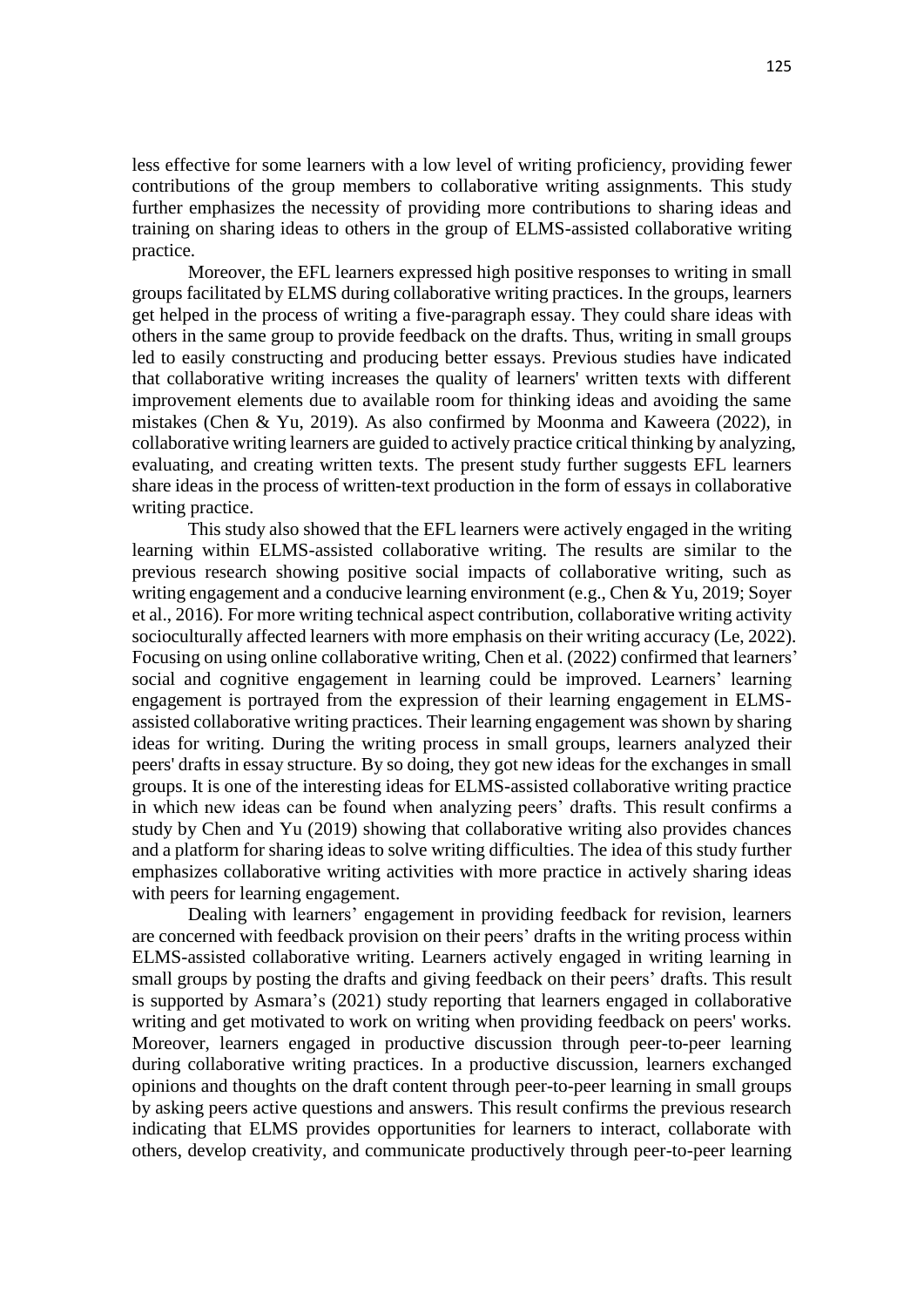in collaborative writing practice (Altunkaya & Ayranci, 2020; Anwar, 2021; Ma'azi & Janfesha, 2018). In this case, we suggest EFL learners get more engagement by providing more useful feedback in the active discussion activities in peer-to-peer learning.

In addition, creativity development of writing skills is manifested as the EFL learners' learning engagement in ELMS-assisted collaborative writing. It made clear that learners expressed their creative development of writing skills through understanding the theory of essay writing into practice. They were active in developing writing skills through the writing process during collaborative writing practice in small groups. By so doing, learners get engaged in the activities for developing their writing skills. This result can be elaborated by the necessity of the writing skill development in the writing process when it is facilitated with Edmodo as an online learning platform with writing methods for learners' engagement in writing learning (Purnawarman et al., 2016). By engaging learners in online collaborative writing with the creative development of writing skills, they get facilitated to transform their thinking and development skills to L2 writing academic literacies (Li & Yang, 2022). The current study further recommends EFL learners develop more creativity in writing skills by actively engaging in writing learning engagement through the process of online writing collaborative practices.

## **Conclusion**

The present study investigated Indonesian EFL learners' attitudes towards ELMSassisted collaborative writing and their perspectives regarding their learning engagement in ELMS-assisted collaborative writing in online learning. The study found that learners hold positive attitudes toward collaborative writing practices. They actively engaged themselves in writing learning during collaborative writing practices in terms of sharing ideas for writing, providing feedback for revision, having a productive discussion through peer-to-peer learning in groups, and creativity development of writing skills. However, two factors might limit the generalization of the results. First, the questionnaire employed in this study was developed by previous researchers with limited evaluation items for collaborative writing as the study concerns. Second, the data regarding learners' learning engagement were only gained from the interviews.

Based on the findings, to further strengthen this study, future research should emphasize employing questionnaires with more evaluation items for collaborative writing, particularly for technology-assisted collaborative writing. Employing other data collection techniques such as observation is suggested to enrich the data dealing with learners' learning engagement in collaborative writing. Moreover, it is recommended to EFL teachers apply ELMS-assisted collaborative writing practices in online learning due to the learners' positive attitudes demonstration. EFL teachers are also encouraged to provide learners with various collaborative writing activities which can engage learners in ELMS-assisted collaborative writing practices as it is the potential online learning management system incorporated in collaborative writing.

Finally, the study provides pedagogical implications regarding new insights and fruitful reflections on the successful ELMS-assisted collaborative writing practices in online learning, and how learners' positive attitudes and learning engagement could contribute to the successful ELMS-assisted collaborative writing practices in online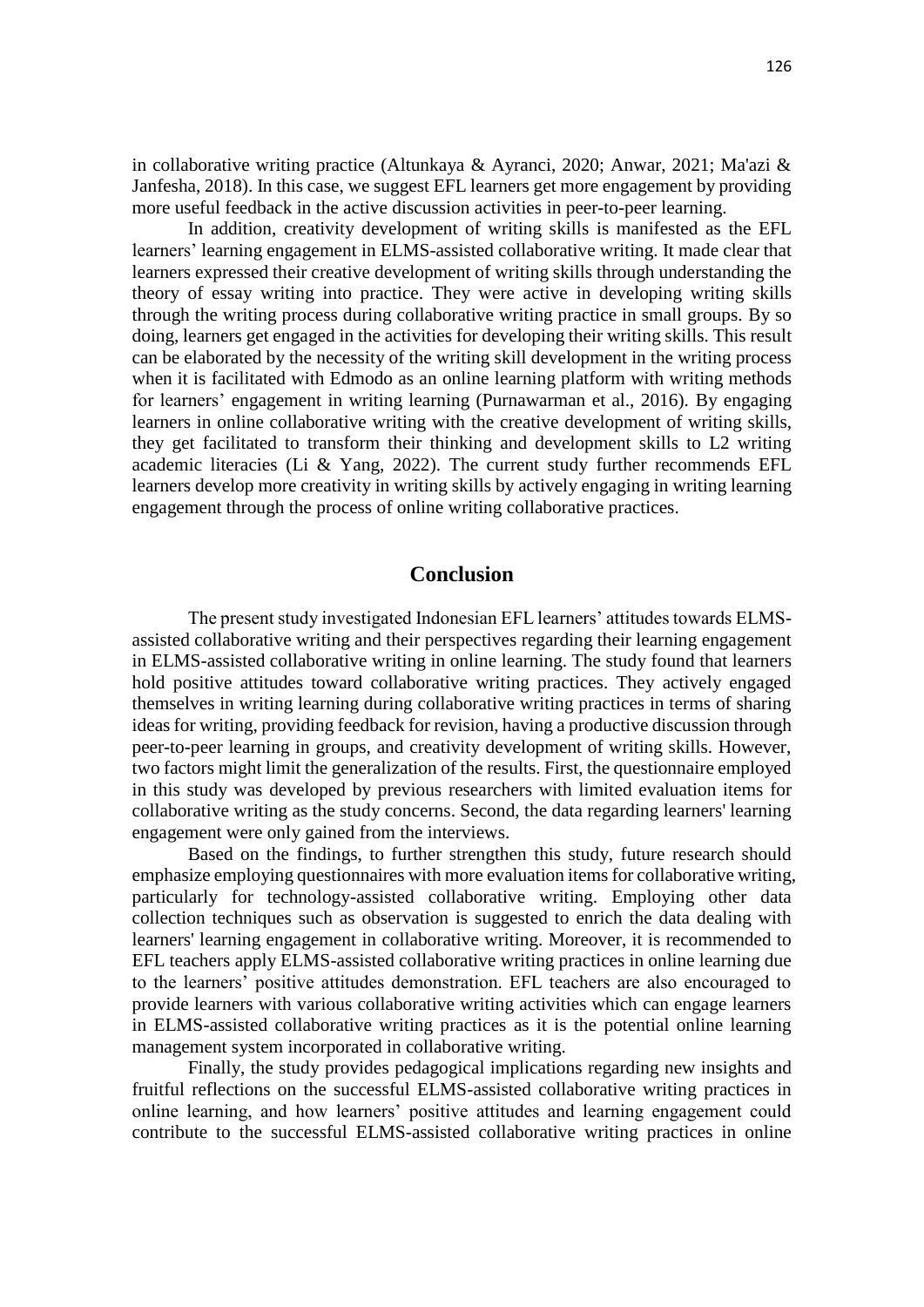learning for the enhancement of their writing skills in Indonesian EFL classes and other settings as well.

# **References**

- Alkandari, E. A. (2019). Edmodo: a social learning platform: Literature review. *Kuwait Journal of Educational and Psychological Sciences, 3*(19), 117–129. https://doi.org/10.26389/AJSRP.K080719
- Al-Khatiri, F. (2015). Beyond the classroom walls: Edmodo in Saudi secondary school EFL instruction, attitudes and challenges. *English Language Teaching, 8*(1), 189- 204.<https://files.eric.ed.gov/fulltext/EJ1075186.pdf>
- Al-Naibi, I., Al-Jabri, M., & Al-Kalbani, I. (2018). Promoting students' paragraph writing using Edmodo: An action research. *TOJET: The Turkish Online Journal of Educational Technology, 17*(1), 130-143. https://files.eric.ed.gov/fulltext/ EJ1165747.pdf
- Altunkaya, H., & Ayranci, B. (2020). The use of Edmodo in academic writing education. *Journal of Language and Linguistic Studies, 16*(1), 89-103. https://doi.org/10.17263/jlls.712659
- Anwar, K. (2021). Collaborative Edmodo in writing: A conceivable course of fusion. *Cypriot Journal of Educational Sciences*, *16*(3), 1073–1087. https://doi.org/10.18844/cjes.v16i3.5823
- Artawan, G., & Suarta, I. M. (2022). Learning the Indonesian language: a fact from international students. *Educational Sciences: Theory and Practice, 22*(1), 90 -100. http://dx.doi.org/10.12738/jestp.2022.1.0008
- Asmara, C. H., Batubara, A., & Dhea, R. A. (2021). Students' perception on the training of the use Edmodo's e-learning application media in improving students' English writing skill: Survey research. *TELL: Teaching of English Language and Literature, 9*(1), 60-71.<http://dx.doi.org/10.30651/tell.v9i1.7913>
- Awwad, S., Tartory, R., MGM. J., Yajid, M. S. A., & Ariffin, I. A. (2021) Use of rhetoric and metaphorical expressions in Jordanian political discourse (speeches): an exploratory study. *Eurasian Journal of Applied Linguistics, 7*(2), 162-170. Doi: http://dx.doi.org/10.32601/ejal.911513.
- Balasubramanian, K., Jaykumar, V., & Fukey, L. N. (2014). A study on "student preference towards the use of Edmodo as a learning platform to create responsible learning environment". *Procedia - Social and Behavioral Sciences, 144*, 416–422. <https://doi.org/10.1016/j.sbspro.2014.07.311>
- Bass, J. A., & Chambless, M. (1994). Modeling in teacher education: The effects on writing attitude. *Action in Teacher Education, 16*(2), 37-44. http://dx.doi.org/10.1080/01626620.1994.10463197
- Beard, J. D., Rymer, J., & Williams, D. L. (1989). An assessment system for collaborative writing groups: Theory and empirical evaluation. *Journal* of *Business and Technical Communication, 3,* 29-51. https://doi.org/10.1177%2F10506519 8900300203
- Bloom, B. S. (1959). *Taxonomy of educational objectives: The classification of educational goals*. D McKay & Co.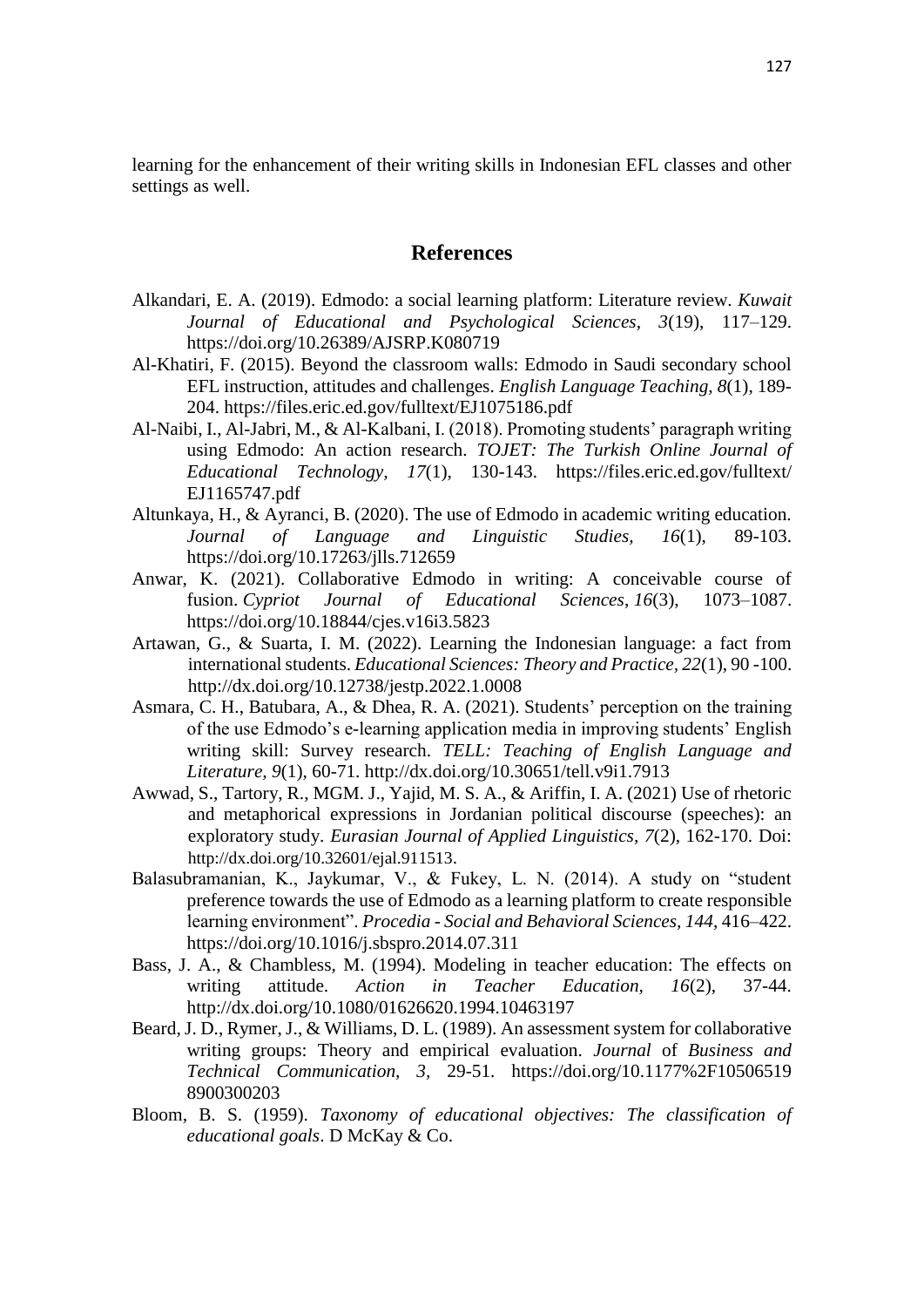- Bogdan, R., & Biklen, S. K. (1998). *Qualitative research in education: an introduction to theory and methods*. Allyn and Bacon.
- Bouchrika, I., Harrati, N., Wanick, V., & Wills, G. (2021). Exploring the impact of gamification on student engagement and involvement with e-learning systems. *Interactive Learning Environments, 29*(8), 1244-1257. https://doi.org/10.1080/10494820.2019.1623267
- Boyatzis, R. (1998). *Transforming qualitative information: Thematic analysis and code development*. Sage Publications.
- Boykin, A., Evmenova, A. S., Regan, K., & Mastropieri, M. (2019). The impact of a computer-based graphic organizer with embedded self-regulated learning strategies on the argumentative writing of students in inclusive cross-curricula settings. *Computers & Education*, *137*, 78–90. https://doi.org/10.1016/j.compedu. 2019.03.008
- Chen, S., Ouyang, F., & Jiao, P. (2022). Promoting student engagement in online collaborative writing through a student‐facing social learning analytics tool. *Journal of Computer Assisted Learning*, *38*(1), 192-208. https://doi.org/10.1111/ jcal.12604
- Chen, W., & Yu, S. (2019). Implementing collaborative writing in teacher-centered classroom contexts: Student beliefs and perceptions. *Language Awareness, 28*(4), 247-267.<https://doi.org/10.1080/09658416.2019.1675680>
- Cobanoglu, A. A. (2017). Student teachers' satisfaction for blended learning via Edmodo learning management system. *Behaviour & Information Technology, 37*(2), 133- 144.<https://doi.org/10.1080/0144929X.2017.1417481>
- Creswell, J. W. (2012). *Educational research: planning, conducting, and evaluating quantitative and qualitative research* (4th ed.). Pearson Education.
- Croitoru, M., & Dinu, C. N. (2016). A critical analysis of learning management systems in higher education. *Economy Informatics, 16*(1), 5–18.
- Cullen, D. M. (1968). Attitude measurement by cognitive sampling. *Dissertation Abstracts International, 29,* 159714
- DeJonckheere, M., & Vaughn, L. M. (2019). Semistructured interviewing in primary care research: a balance of relationship and rigour. *Family Medicine Community Health, 7,* 1-8.<http://dx.doi.org/10.1136/fmch-2018-000057>
- Dilekçi, A. & Çiçek, S. (2022). An analysis of secondary school Turkish language course assessment tools in the sense of PISA reading skill criteria. *International Online Journal of Education and Teaching (IOJET), 9*(1), 417-431.
- Edmodo. (2021). *About Edmodo.* <https://go.edmodo.com/about/>
- Farizka, N. M., & Cahyono, B. Y. (2021). Faculty members' strategies to foster students' learning engagement in writing class. *Journal on English as a Foreign Language, 11*(1), 175-196.<https://doi.org/10.23971/jefl.v11i1.2478>
- Hamp-Lyons, L. & Heasley, B. (1987). *Study writing: A course in written English for academic and professional purposes*. Cambridge: Cambridge University Press.
- Hosseini, M. S., Bavali, M., & Rezvani, R. (2020). Wiki-based collaborative writing in EFL classrooms: Fluency and learners' attitudes in focus. *Cogent Arts & Humanities, 7*(1), 1-28.<https://doi.org/10.1080/23311983.2020.1826649>
- Hosseinpour, N., Biria, R., & Rezvani, E. (2019). Promoting academic writing proficiency of Iranian EFL learners through blended learning. *Turkish Online*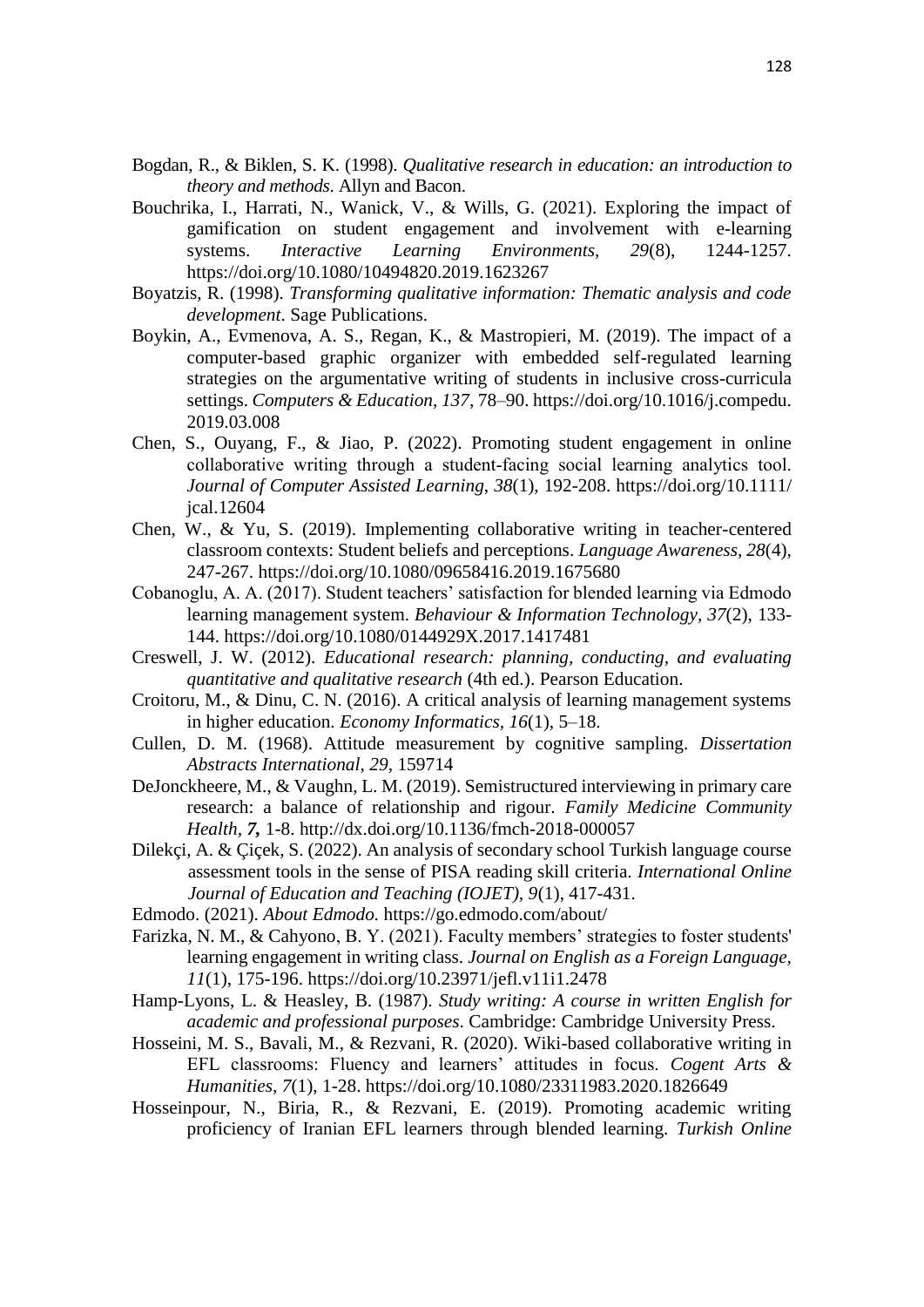*Journal of Distance Education, 20*(4), 99–116. https://doi.org/10.17718/ tojde.640525

- Jamshed, S. (2014). Qualitative research method-interviewing and observation. *Journal of Basic and Clinical Pharmacy, 5*(4), 87-88. [https://doi.org/10.4103/0976-](https://doi.org/10.4103/0976-0105.141942) [0105.141942](https://doi.org/10.4103/0976-0105.141942)
- Le, M. T. (2022). The effects of collaborative writing to learners' text in terms of writing accuracy from sociocultural theory perspective. *International Journal of TESOL & Education*, *2*(1), 54-62.<https://doi.org/10.54855/ijte2202014>
- Li, C., & Yang, L. (2022). How scientific concept develops: Languaging in collaborative writing tasks. *System*, 102744.<https://doi.org/10.1016/j.system.2022.102744>
- Louth, R. (1989). Introducing collaborative technical writing. In R. Louth & A. M. Scott (Eds.), *Collaborative Technical Writing: Theory and Practice* (pp. 1-8). Association of Teachers of Technical Writing, University of Minnesota: St. Paul.
- Louth, R., McAllister, C., & McAllister, H. A. (1993). The effects of collaborative writing techniques on freshman writing and attitudes. *The Journal of Experimental Education, 61*(3), 215-224.<https://doi.org/10.1080/00220973.1993.9943862>
- Ma'azi, H., & Janfeshan, K. (2018). The effect of Edmodo social learning network on Iranian EFL learners writing skill. *Cogent Education, 5*(1), 1536312. <https://doi.org/10.1080/2331186X.2018.1536312>
- Mackey, A., & Gass, S. M. (2005). *Second language research: methodology and design.*  Mahwah, N.J: Lawrence Erlbaum Associates Publishers.
- McKay, P. (2006). *Assessing young language learners.* Cambridge University Press.
- Miftah, M. Z. (2018). Utilization of Edmodo as an online tool in EFL writing class to increase students' writing ability. *Register Journal, 11*(1), 37-58. <https://doi.org/10.18326/rgt.v11i1.37-58>
- Moonma, J., & Kaweera, C. (2022). A study of critical thinking skills practice in collaborative writing in EFL context. *Asian Journal of Education and Training*, *8*(1), 8-14.<https://doi.org/10.20448/edu.v8i1.3656>
- Namaziandost, E., Razmi, M. H., Hernández, R. M., Ocaña-Fernández, Y., & Khabir, M. (2021). Synchronous CMC text chat versus synchronous CMC voice chat: Impacts on EFL learners' oral proficiency and anxiety. *Journal of Research on Technology in Education,* 1-18.<https://doi.org/10.1080/15391523.2021.1906362>
- Nami, F. (2020). Edmodo in semi-technical English courses: Towards a more practical strategy for language learning/practice. *Computer Assisted Language Learning, 33*(8), 1-24.<https://doi.org/10.1080/09588221.2020.1819340>
- Noviana, O., Rufinus, A., & Bunau, E. (2015). The effective use of Edmodo in writing a narrative text in senior high school. *Jurnal Pendidikan dan Pembelajaran Khatulistiwa, 4*(11), 31-17. http://jurnal.untan.ac.id/index.php/jpdpb/article/ view/12588
- Purnawarman, P, Susilawati, & Sundayana, W. (2016). The use of Edmodo in teaching writing in a blended learning setting. *Indonesian Journal of Applied Linguistics, 5*(2), 242-252.<https://doi.org/10.17509/ijal.v5i2.1348>
- Qaddumi, H. A. (2021). A study on the impact of using Edmodo on students' achievement in English language skills and retention. *Education and Information Technologies, 26*, 5591–5611.<https://doi.org/10.1007/s10639-021-10510-6>
- Rad, H. S., Namaziandost, E., & Razmi, M. H. (2022). Integrating STAD and flipped learning in expository writing skills: Impacts on students' achievement and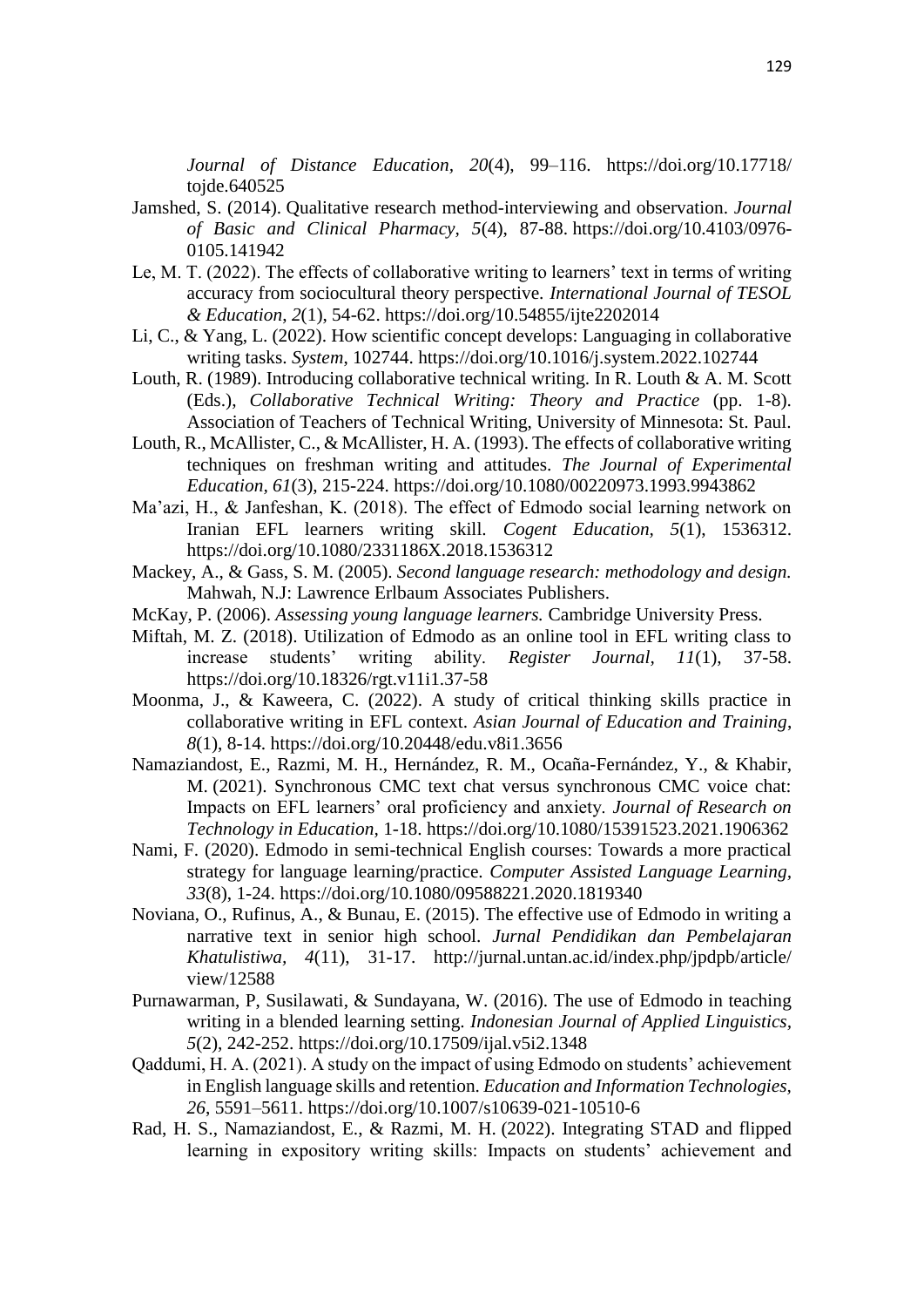perceptions. *Journal of Research on Technology in Education,* 1-18. <https://doi.org/10.1080/15391523.2022.2030265>

- Rahimi, M., & Fathi, J. (2021). Exploring the impact of wiki-mediated collaborative writing on EFL students' writing performance, writing self-regulation, and writing self-efficacy: a mixed methods study. *Computer Assisted Language Learning, 34*(8), 1-48.<https://doi.org/10.1080/09588221.2021.1888753>
- Raman, A., & Rathakrishnan, M. (2019). *Redesigning higher education initiatives for industry 4.0.* USA. IGI Global.
- Riazi, A. M. (2016). Innovative mixed-methods research: moving beyond design technicalities to epistemological and methodological realizations. *Applied Linguistics, 37,* 33-49. <https://doi.org/10.1093/applin/amv064>
- Safdari, M. (2021). Contributions of Edmodo social learning network to Iranian EFL learners' writing accuracy. *Computer Assisted Language Learning Electronic Journal, 22*(1), 343-361. http://callej.org/journal/22-1/ Safdari2021.pdf
- Seneviratne, K., Hamid, J. A., Khatibi, A., Azam, F., Sudasinghe, S. (2019). Multifaceted professional development designs for science teachers' self-efficacy for inquiry-based teaching: A critical review. *Universal Journal of Educational Research, 7*(7), 1595 - 1611. DOI: 10.13189/ujer.2019.070714.
- Shih, H. J. (2020). The use of individual and collaborative learning logs and their impact on the development of learner autonomy in the EFL classroom in Taiwan. *Innovation in Language Learning and Teaching, 15*(3), 195-209. <https://doi.org/10.1080/17501229.2020.1737703>
- Song, J. (2019). Writing in Korean as an additional language: Learners' attitudes, perceptions, and informal practices. *international Multilingual Research Journal, 13*(2), 116-132.<https://doi.org/10.1080/19313152.2019.1578610>
- Soyer, F., Sentürk, U., Koyuncuoglu, K., & Yilmaz, A. (2016). Attitude scale toward game lesson of the class teachers. *The Anthropologist, 25*(1-2), 141-150. <https://doi.org/10.1080/09720073.2016.11892099>
- Such, B. (2019). Scaffolding English language learners for online collaborative writing activities. *Interactive Learning Environments*, *29*(3), 1-9. https://doi.org/10.1080/ 10494820.2019.1579233
- Tezbasaran, A. (1997). *Likert type scale development guidebook.* Ankara: Turkish Psychological Association Publications.
- Tran, T. L. N. (2020). Perspectives and attitudes towards self-directed MALL and strategies to facilitate learning for different learner groups. *Computer Assisted Language Learning Electronic Journal, 21*(3), 41-59. [http://callej.org/journal/21-](http://callej.org/journal/21-3/Tran2020.pdf) [3/Tran2020.pdf](http://callej.org/journal/21-3/Tran2020.pdf)
- Türksoy, E., & Karabulut, R. (2020). Gifted students' perceptions of distance education in the Covid-19 epidemy. *Talent, 10*(2), 176-189. DOI: https://doi.org/10.46893/ talent.773442.
- Warawudhi, R. (2017). The evaluation of Edmodo in business reading class. *International Journal of Information and Education Technology, 7*(2), 153–158.
- Wiltshire, G., & Ronkainen, N. (2021). A realist approach to thematic analysis: making sense of qualitative data through experiential, inferential and dispositional themes. *Journal of Critical Realism, 20*(2), 159-180. https://doi.org/10.1080/14767430. 2021.1894909